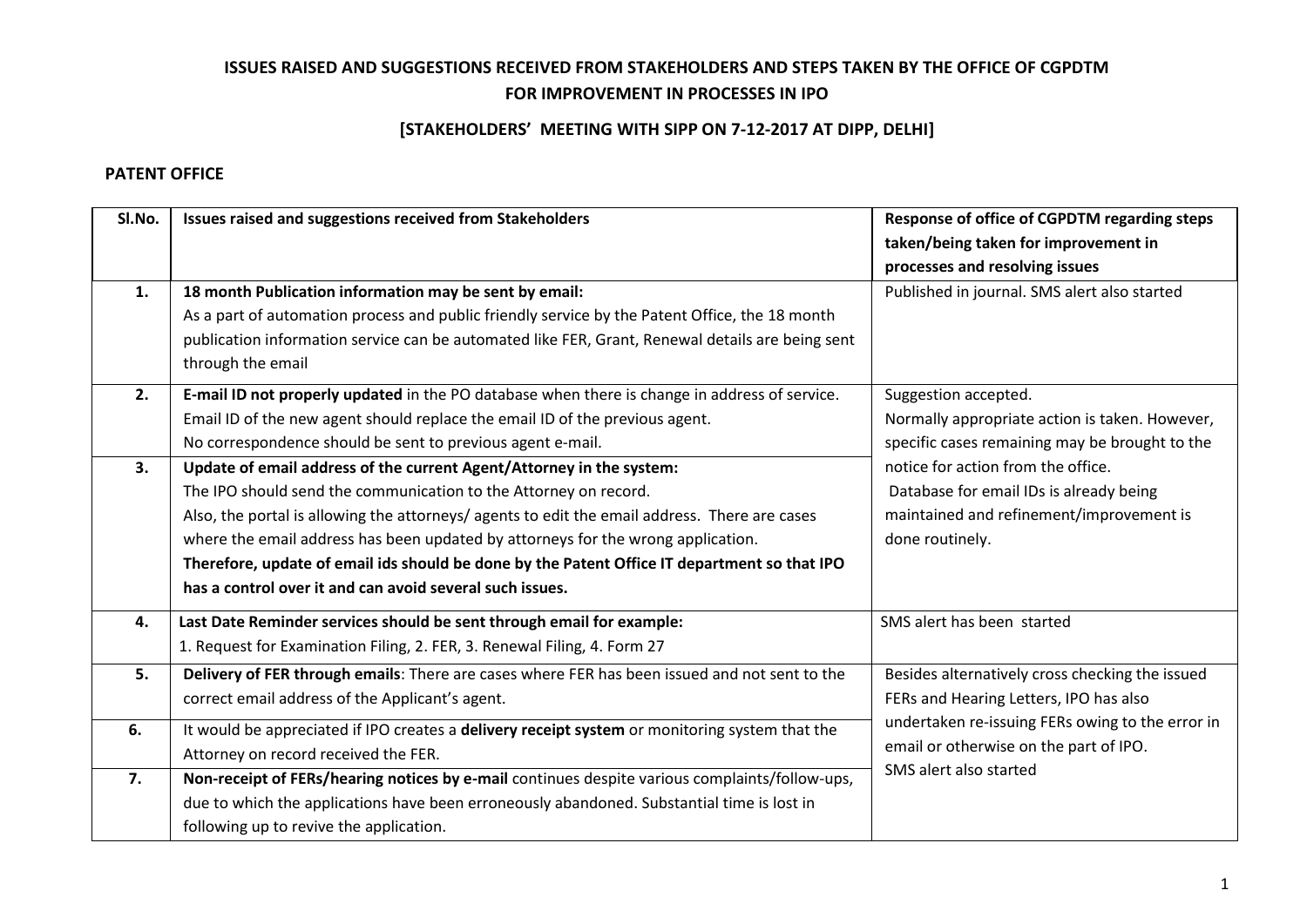| 8.  | Designs:                                                                                           | Specific cases should be cited for para 1 & 2.      |
|-----|----------------------------------------------------------------------------------------------------|-----------------------------------------------------|
|     | Form 1: Examiners are asking Form-1 and all other documents in hard copies when application is     | Option of online submission of response to          |
|     | filed online.                                                                                      | design FERs online has been developed and           |
|     | Representation Sheets: Line diagrams are still not being considered and we are being asked         | being implemented                                   |
|     | photographic representations which are not available in certain cases.                             |                                                     |
|     | Documents On Record: Sometimes documents are sent by post [like priority                           |                                                     |
|     | documents/responses etc.] which show delivered in tracking databases, but they do not reach        |                                                     |
|     | respective examiners. There should be Option of online submission of design FER response.          |                                                     |
| 9.  | Disposal: Cases where FER issued and responses filed before 1st January 2017 and no action has     | Old cases already taken up for disposal on          |
|     | been taken needs to be disposed of by March 2018. Everyone can provide the Patent office with      | priority.                                           |
|     | such list. Some very old cases have not been disposed as files are lost or not digitized.          |                                                     |
| 10. | Disposal of old cases is a challenge and the Patent office should create a mechanism to dispose of |                                                     |
|     | old cases at the earliest.                                                                         |                                                     |
| 11. | Erroneous abandonment letters have been issued: Abandonment letters under Section 21               | The suggestion would be worked upon and             |
|     | received even when FER not received or Hearing Notices not received. Received duplicate            | suitable provision shall be made.                   |
|     | examination reports, although never received the original examination report.                      | Specific cases bearing problem may be reported      |
|     |                                                                                                    | for resolution and further improvement.             |
| 12. | Abandonment letter should not be issued without a prior show cause notice to the                   | No such requirement under law. Corrective           |
|     | applicant/agent.                                                                                   | action is taken in cases if wrong abandonment       |
|     |                                                                                                    | letter is issued.                                   |
| 13. | There should be some procedure for escalation of matters which remain pending at the patent        | Escalation may not be of much help as disposal      |
|     | office's end. For example after hearing and written submission, matters still remain pending, in   | depends on number of amended cases with each        |
|     | many cases for years together.                                                                     | controller.                                         |
| 14. | In many instances, there is an undue delay of more than a year or even more than a couple of       | Suggestion agreed. Necessary action to expedite     |
|     | years in issuance of decision, even if hearing has been conducted. Some timeline should be set     | timely disposal is being taken up on priority.      |
|     | for issuance of decision after the hearing is conducted, and written submissions are filed.        |                                                     |
| 15. | Hard Copies of documents: Subsequent to filing of soft copies of POA, Proof of Right,              | Provision to view file wrapper is already available |
|     | Assignment, Priority Document via e- filing, the front office of Patent Office often refuses to    | in Patent Office intranet module. Necessary         |
|     | accept original documents with the oral comments that soft copies have not been uploaded on        | corrective action is being taken to ensure          |
|     | PO module. However, subsequently, when screen shots of uploaded documents are shown to get         | acceptance of original documents at Front Office    |
|     | hard copies accepted, the prescribed 15 days' time limit is over and petitions are called for.     |                                                     |
|     | Rectify the module so that Front Office can view uploaded documents instantly. Front office        |                                                     |
|     | should accept original documents when CBR is provided as proof of uploading the documents.         |                                                     |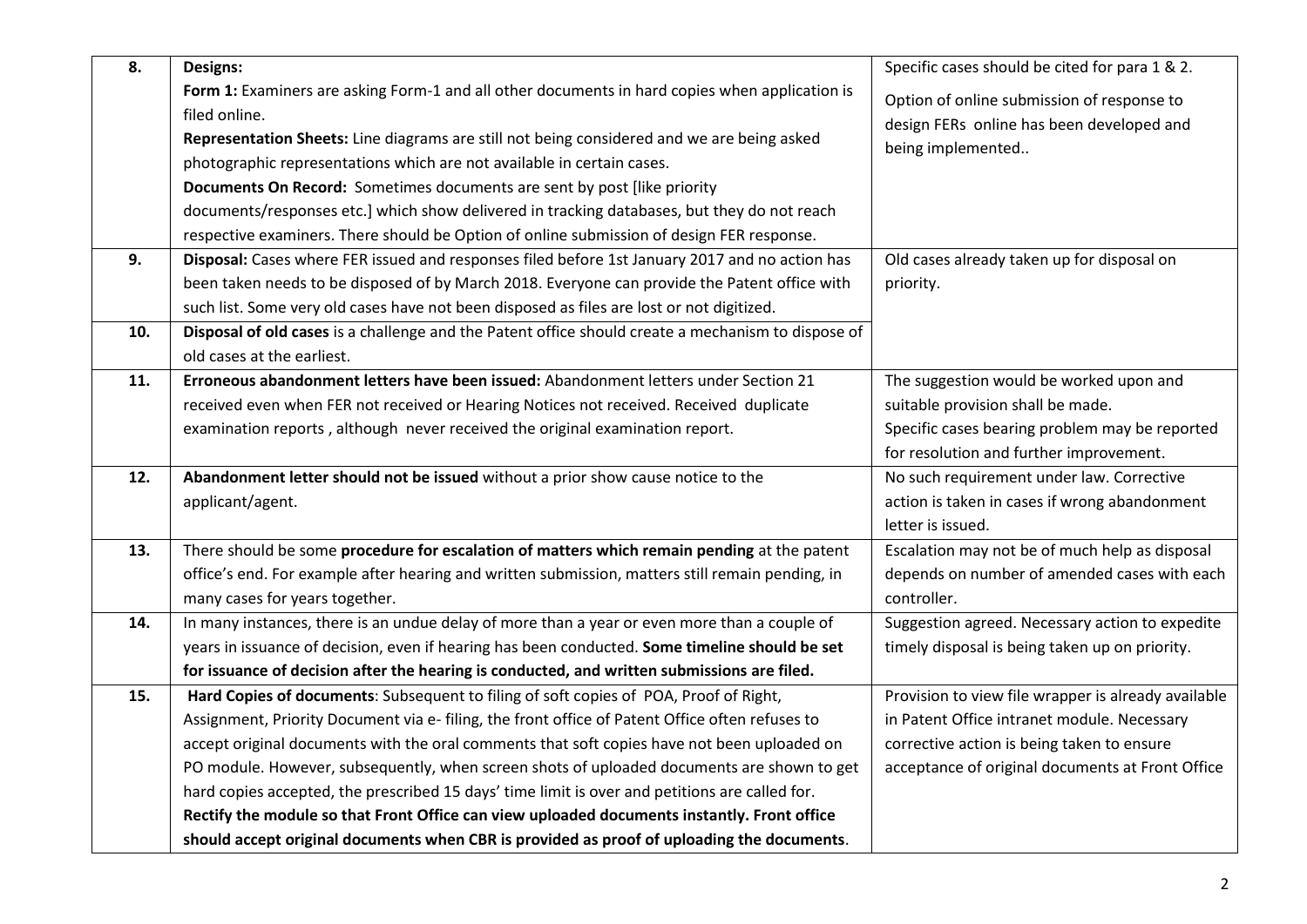| 16. | In case of uploaded patent documents, select multiple document option to be provided so that        | Provision to download multiple documents of an      |
|-----|-----------------------------------------------------------------------------------------------------|-----------------------------------------------------|
|     | multiple documents can be downloaded simultaneously.                                                | application is under development.                   |
| 17. | Limitation in the size of uploaded documents : Increase the upload size or provide provision to     | Upload size has been increased to 30 MB with        |
|     | upload Zip files.                                                                                   | effect from Dec. 2017                               |
| 18. | National Phase Application: At the time of entering into India, if a minor error has occurred while | Provision to correct obvious errors is available    |
|     | typing the PCT Application number in e-filing module, even though all the Forms and documents       | under section 78(2) (through E-filing Form 30-      |
|     | relate to correct PCT Application number, it is not possible to correct the PCT number.             | Entry No. 37 in the first Schedule).                |
|     | Provision should be made to correct an obvious error in the PCT Application number based on         |                                                     |
|     | the documents uploaded at the time of e-filing.                                                     |                                                     |
| 19. | Uploading of Sequence listing in text format: Separate provision can be provided for this           | Provision is already present in e-filing along with |
|     | purpose.                                                                                            | uploading of Complete Specification/Forms           |
| 20. | Unable to upload general letters during prosecution. Include option to file "General letter" at     | E-filing portal provides for submission of forms,   |
|     | least during examination stage of the application (for Reminder to disposal, Correction in Patent   | fees and other documents that are prescribed in     |
|     | Certificate etc.)                                                                                   | Patent Rules. Documents that do not bear any        |
|     |                                                                                                     | particular head under the Patent Rules cause        |
|     |                                                                                                     | problems in the work-flow. Therefore, they may      |
|     |                                                                                                     | be communicated to Patent Office as general         |
|     |                                                                                                     | email communication.                                |
| 21. | The website link provided to verify the PCT application number should directly take the applicant   | Provision already present in e-filing               |
|     | to the WIPO webpage of the application                                                              |                                                     |
| 22. | Aadhar- based e-filing system may be introduced.                                                    | In process                                          |
| 23. | Alternative to e-filing on unavoidable circumstances :                                              | Alternate remedy always provided in such            |
|     | There could be alternative options for physical filing of documents in unavoidable circumstances    | circumstances, if brought to the notice with        |
|     | such as internet connectivity, power failure, e-portal issues on uploading etc. Or there could be   | sufficient evidence for the same.                   |
|     | some remedy for filing documents late in such unavoidable circumstances.                            |                                                     |
| 24. | Preparation and Uploading of Form 1:                                                                | One of the objectives of e-filing is to eliminate   |
|     | In case of national phase applications, we understand that all the information is taken from PCT    | human intervention at least on the part of          |
|     | application (WIPO). However, still, we are required to prepare Form 1 and upload it. Similarly, for | documents being filed by applicant. The             |
|     | ordinary applications, apart from filling in the information on online module, a prepared Form 1 is | documents that are submitted online need            |
|     | to be uploaded. Unless such form is not uploaded, the application cannot be filed.                  | textual as well as Image/PDF data which requires    |
|     | Earlier, such uploading of Form 1 was not mandatory.                                                | the e-filer to submit data in both forms.           |
|     | This may be seen as duplication of work. Either we should be required to fill in the details        | However, efforts will be made to reduce             |
|     | online, or just upload the prepared forms. Please suggest.                                          | duplication to larger extent.                       |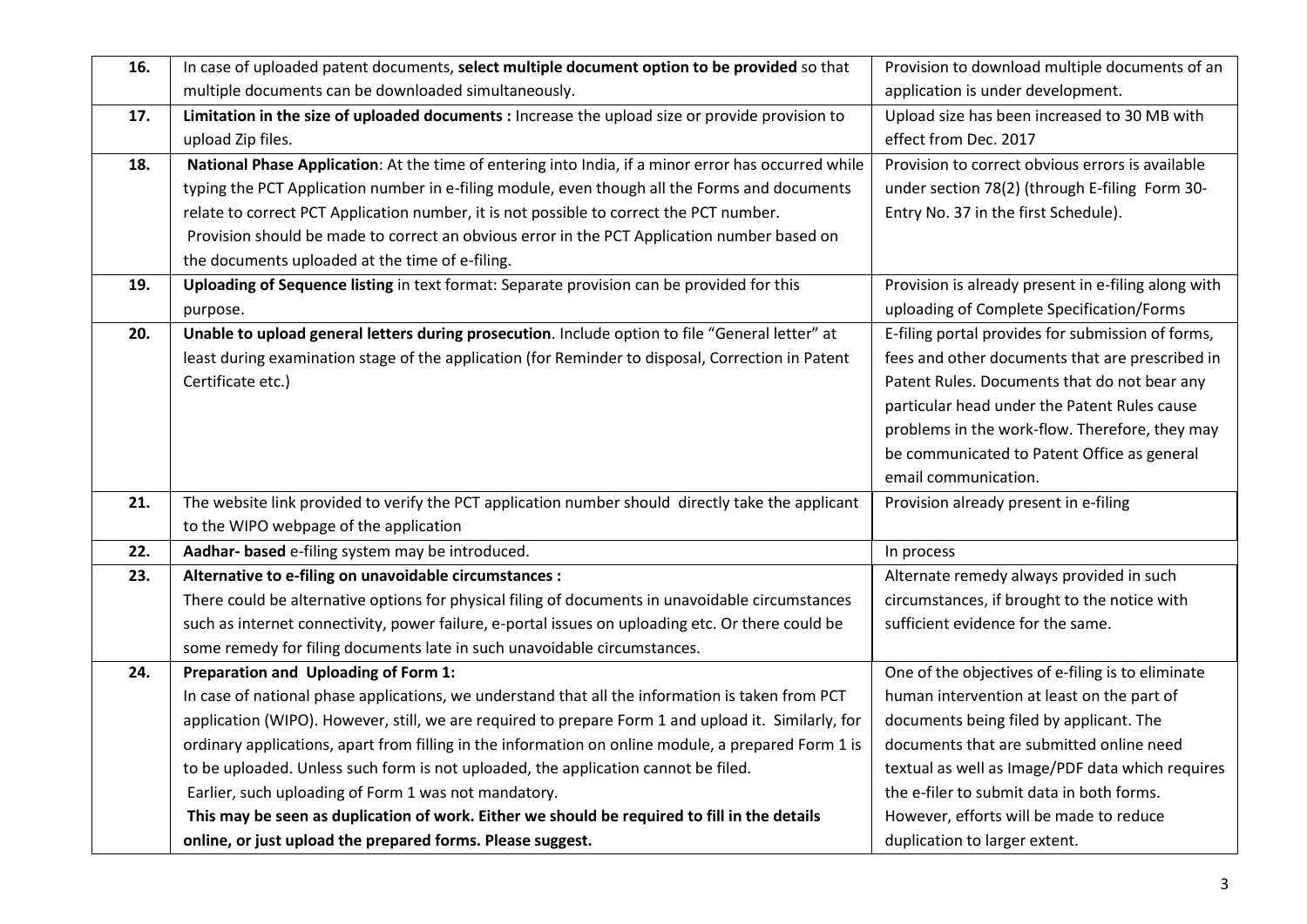| 25. | Biotech inventions: Please issue clear guidelines setting out examples regarding the subject<br>matter not patentable under Section 3, so that there is no ambiguity and that there is a uniform<br>practice throughout IPO.                                                                                                                                                                                                                                                                                                                                                                   | Guidelines already available in IPO website                                                                                                                                                                                                                                                                                      |
|-----|------------------------------------------------------------------------------------------------------------------------------------------------------------------------------------------------------------------------------------------------------------------------------------------------------------------------------------------------------------------------------------------------------------------------------------------------------------------------------------------------------------------------------------------------------------------------------------------------|----------------------------------------------------------------------------------------------------------------------------------------------------------------------------------------------------------------------------------------------------------------------------------------------------------------------------------|
| 26. | All NPL, non-English citations and Paid citations should be provided by the patent office along<br>with the examination report.                                                                                                                                                                                                                                                                                                                                                                                                                                                                | Copy right issues are involved in downloads;<br>therefore only reference is given                                                                                                                                                                                                                                                |
| 27. | Stricter interpretation of patentability standards:-<br>We urge to adopt stricter examination while scrutinizing the patentability standards and reject<br>un-deserving patent applications on essential vaccines.                                                                                                                                                                                                                                                                                                                                                                             | Examiner and Controller, who decide and<br>Interpret patentability of an invention within the<br>framework of Patents Act and Rules, are<br>competent for the purpose.                                                                                                                                                           |
| 28. | Controller contact details: Controller email id and contact number should be included in FER, SER<br>and Hearing Notice.                                                                                                                                                                                                                                                                                                                                                                                                                                                                       | Email IDs of all Controllers in Patent Office have<br>been updated on the website (under" Contact                                                                                                                                                                                                                                |
| 29. | Names of Examiner and Controller should be provided on the website once the examination<br>starts and whenever there is a change in the Controller.                                                                                                                                                                                                                                                                                                                                                                                                                                            | $Us'$ )                                                                                                                                                                                                                                                                                                                          |
| 30. | Section 8 information- Cases during prosecution are rejected on Section 8 despite compliance<br>during the pendency of the application.<br>In case the there is a delay in filing Form 3 or status, 99.5% of the Controllers exercise their<br>discretion always in favour of the application and allow petitions filed under the provisions of the<br>Indian Patents Act.<br>Despite the Courts having watered down this provision EVEN AFTER GRANT OF A PATENT, it is<br>disappointing to see cases rejected during pendency of the application and petitions being<br>disallowed.           | Specific cases need to be highlighted                                                                                                                                                                                                                                                                                            |
| 31. | Section 8 (2): "Controllers are aware of the prosecution history of other countries. In addition,<br>IPO has signed agreement to access WIPO CASE. But still few Controllers ask in FER, Section 8(2)<br>details of "all foreign countries" or "USA, EPO, JPO and other major patent offices. "If a Controller<br>requires documents under Section 8(2), he should specify the name of the country instead of<br>using "all countries" or "major patent offices".                                                                                                                              | It is requirement of law on the part of applicant.                                                                                                                                                                                                                                                                               |
| 32. | Filing of Reply to the First Examination Report (FER).<br><b>Problem:</b> Once Reply to the Examination report is filed by the applicant, $2^{nd}$ or further chances<br>are not available to him to file Modified Reply within the permitted period of 6 months (i.e. Last<br>Date). Section 21 limits the time period (within six months) to put the application in order for<br>grant to the satisfaction of Controller (Section 15), but section 21 does not bar to file a reply only<br>once. To put the application in order of grant means applicant have liberty to file further reply | If the suggestion is accepted, the system cannot<br>show the receipt of reply till the statutory period<br>is over and processing all applications, including<br>expedited examination cases, will get<br>unnecessarily delayed.<br>After filing a reply to FER within the prescribed<br>time, an applicant can meet outstanding |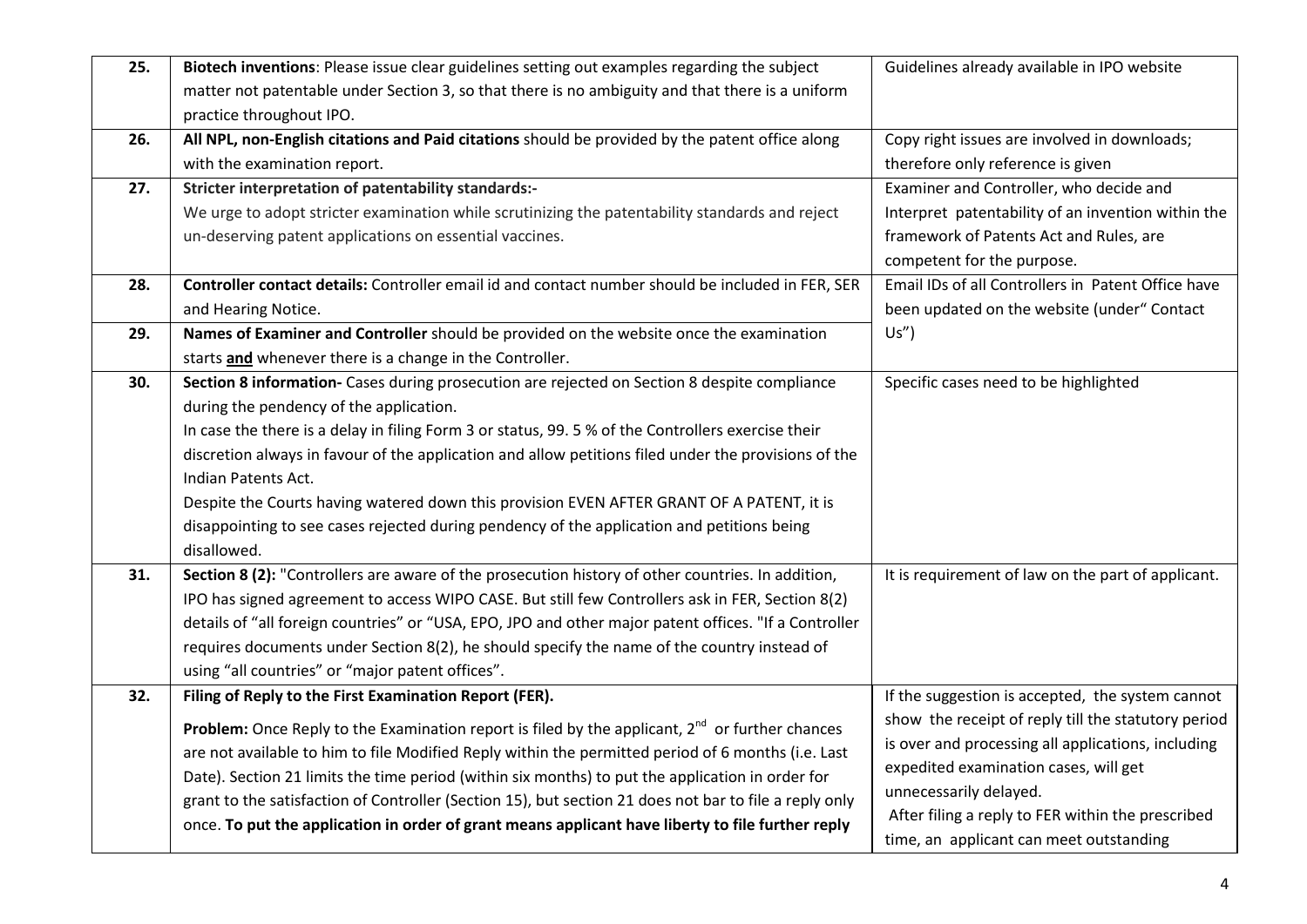|     | to the Examination report within six month period.<br>Reasons for again filing reply to the FER within 6 months by the applicant:<br>If the corresponding Patent granted in USA, EPO or other major countries, the applicant wish to<br>amend the claims on the line of granted claims with reasoning's submitted at the EPO, USPTO for<br>novelty and inventive steps.<br>Sometime applicant approach Attorney or change of different Attorney, the modified reply to FER<br>need to be filed by newly appointed Attorney.<br>Applicant have liberty to amend the specification any time before the grant under section 59 to<br>meet the office objection.                                                                                                                                                                                                                                          | objections during the hearing proceeding, as<br>hearing is always offered by the Patent Office<br>along with issuance of FER.<br>During the hearing procedure, along with<br>amendments/ submissions to meet outstanding<br>objections as stated in the hearing notice, the<br>amendments desired under the circumstances<br>cited here can be submitted as voluntary<br>amendments for controller's consideration. |
|-----|-------------------------------------------------------------------------------------------------------------------------------------------------------------------------------------------------------------------------------------------------------------------------------------------------------------------------------------------------------------------------------------------------------------------------------------------------------------------------------------------------------------------------------------------------------------------------------------------------------------------------------------------------------------------------------------------------------------------------------------------------------------------------------------------------------------------------------------------------------------------------------------------------------|---------------------------------------------------------------------------------------------------------------------------------------------------------------------------------------------------------------------------------------------------------------------------------------------------------------------------------------------------------------------------------------------------------------------|
| 33. | Uniformity of Patent Examination: Steps need to be taken to have uniform examination system<br>in all the branches of the patent offices and within the branches.<br><b>Clarity on "Non-Patentable" Objections in Examination Reports:</b><br>There is no uniformity in the approach of raising objection under Section 3 and Section 4 of the<br>Patents Act, 1970 among the branch offices. The objections are raised without reasoning.<br>Mere repetition of objections in FER / Hearing Notices:<br>Objections have been repeated without considering any claim amendments filed by the applicant<br>at the time of filing in India. Further, objections raised in the Examination Reports are repeated in<br>the Hearing notices. In most of the cases, objections of Examination Reports are rendered moot<br>due to claim amendments; still objections are maintained in the hearing notices. | Guidelines for examination already provided.<br>Quasi-judicial authorities apply mind and<br>interpret/decide cases based on available<br>documents on record within law.                                                                                                                                                                                                                                           |
| 34. | <b>Format of Examination Reports:</b><br>The Examination Reports can be modified to include only the objections, which are required to be<br>attended to by the Applicant. The parts of the Examination Reports that are "Not Applicable"<br>can be removed for clarity of the reports.                                                                                                                                                                                                                                                                                                                                                                                                                                                                                                                                                                                                               | Already done.                                                                                                                                                                                                                                                                                                                                                                                                       |
| 35. | In Expedited Examination, despite reply to FERs, no actions taken by Patent Office. Hearing of<br>amended cases, following examination of expedited cases, has not been provided by module                                                                                                                                                                                                                                                                                                                                                                                                                                                                                                                                                                                                                                                                                                            | Further processing of expedited cases taken after<br>receipt of reply to FER on priority as per rule<br>24(c)                                                                                                                                                                                                                                                                                                       |
| 36. | Currently, provision of Expedited examination can be utilized only by Indian applicants. Provision<br>should be made so that even foreign applicant can be benefited by expedited examination.                                                                                                                                                                                                                                                                                                                                                                                                                                                                                                                                                                                                                                                                                                        | Applicants, irrespective of country of origin, are<br>eligible under rule 24 (C)                                                                                                                                                                                                                                                                                                                                    |
| 37. | In cases where the technology underlining a patent application is vulnerable to infringement or<br>under process for licensing, there is requirement for expedited examination of the application                                                                                                                                                                                                                                                                                                                                                                                                                                                                                                                                                                                                                                                                                                     | Expedited examination available under rule 24 (C)                                                                                                                                                                                                                                                                                                                                                                   |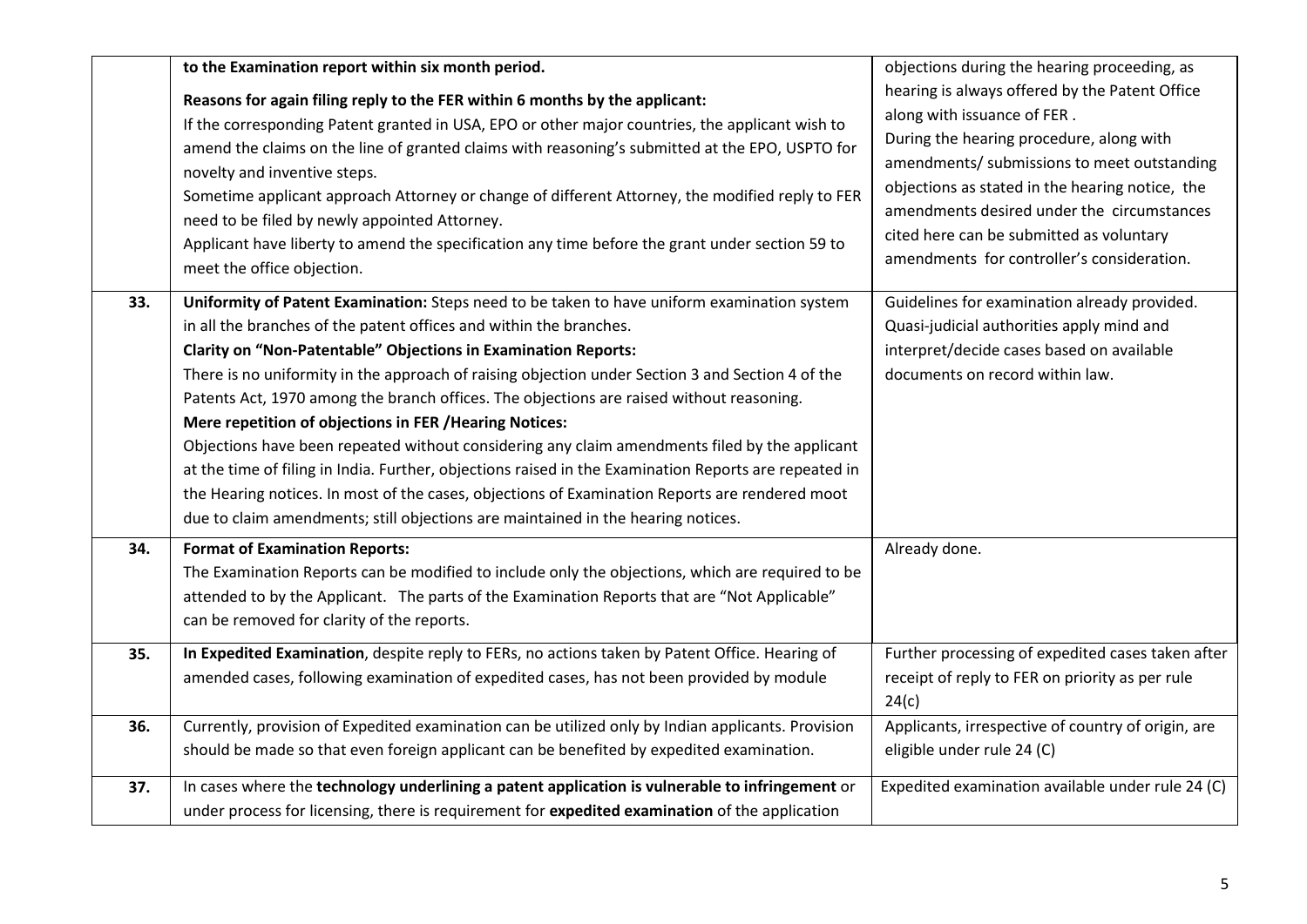| 38. | <b>Fee for Certified Documents:</b>                                                                        | Fee is as per first Schedule, which has clear     |
|-----|------------------------------------------------------------------------------------------------------------|---------------------------------------------------|
|     | If we seek a certified copy of the complete file documents of a patent, what would be the fee              | provisions in this regard.                        |
|     | 1. 5000 + 150 for each page in excess of 30, or                                                            |                                                   |
|     | 2. 5000 for each document, like 5000 for each Form 27 + 5000 for specification as filed + 5000             |                                                   |
|     | for Form 18 as filed + 5000 for FER + 5000 for Reply to FER, etc.                                          |                                                   |
| 39. | Where the Provisional Specification comprises of more than 30 pages, the applicant has to pay              | Provisional specification (PS) and Complete       |
|     | additional fees for those additional pages. subsequent to it when the complete specification is            | specification (CS) are two separate documents     |
|     | filed comprising more than 30 pages the applicant has to again pay for additional pages. In such a         | and cannot replace each other or CS is not        |
|     | situation the applicant should be allowed to pay only for the pages which exceed the number of             | merely an extension of PS. Filing of PS and Cs is |
|     | pages already paid for at the time of filling the provisional application.                                 | complete only when filed with payment of the      |
|     |                                                                                                            | prescribed fees.                                  |
| 40. | Undue financial burden in accessing information:                                                           | Fees are prescribed for natural person, MSME,     |
|     | Consider requests from persons applying for information from NGO as natural person and                     | startups and legal entity in the first schedule.  |
|     | accordingly charge nominal fees.                                                                           |                                                   |
| 41. | Form 30- No provision in Form 30 for uploading correspondence of general nature. Prescribe a               | Form 30 has already been categorized. However,    |
|     | format for the manner in which miscellaneous correspondence/documents need to be uploaded                  | a guide will be issued to help applicants/agents  |
|     | so that they appear in a similar fashion on the website. <reminder, additional="" evidence=""></reminder,> | to channelize the documents through Form 30.      |
| 42. | Drop down list for activities/documents to be uploaded under Form 30 as provided by IPO is not             | Categorization of Form 30 has been done to        |
|     | exhaustive. There are still many activities that are not covered by the specific heads fixed by the        | eliminate pure miscellaneous entries that are     |
|     | IPO. An open option should be provided for miscellaneous activity not covered by the list.                 | difficult to track / channelize otherwise. All    |
|     |                                                                                                            | efforts have been done to accommodate             |
|     |                                                                                                            | submission of documents/fees enlisted under       |
|     |                                                                                                            | Patents Rules. Any specific entry/provision under |
|     |                                                                                                            | the ambit of Patent Rules may be brought to the   |
|     |                                                                                                            | notice.                                           |
| 43. | Inconvenience and communication gap during online hearing:-                                                | The suggestion is not very clear as the option of |
|     | Online hearings are sometimes not smooth due to interruption or slow speed of the internet.                | personal hearing is always available with the     |
|     | There should be an interface where the applicant can indicate the portion of claim or specification        | applicant                                         |
|     | that could help the Controller to understand applicant's point clearly during hearing.                     |                                                   |
| 44. | Since Hearing notices are being issued for long pending cases, applicants need time for                    | Directions already issued in this regard.         |
|     | preparation to attend the hearing at IPO, Therefore at least one month notice may be given in              |                                                   |
|     | advance for hearing and one month time may be given for filing written submission.                         |                                                   |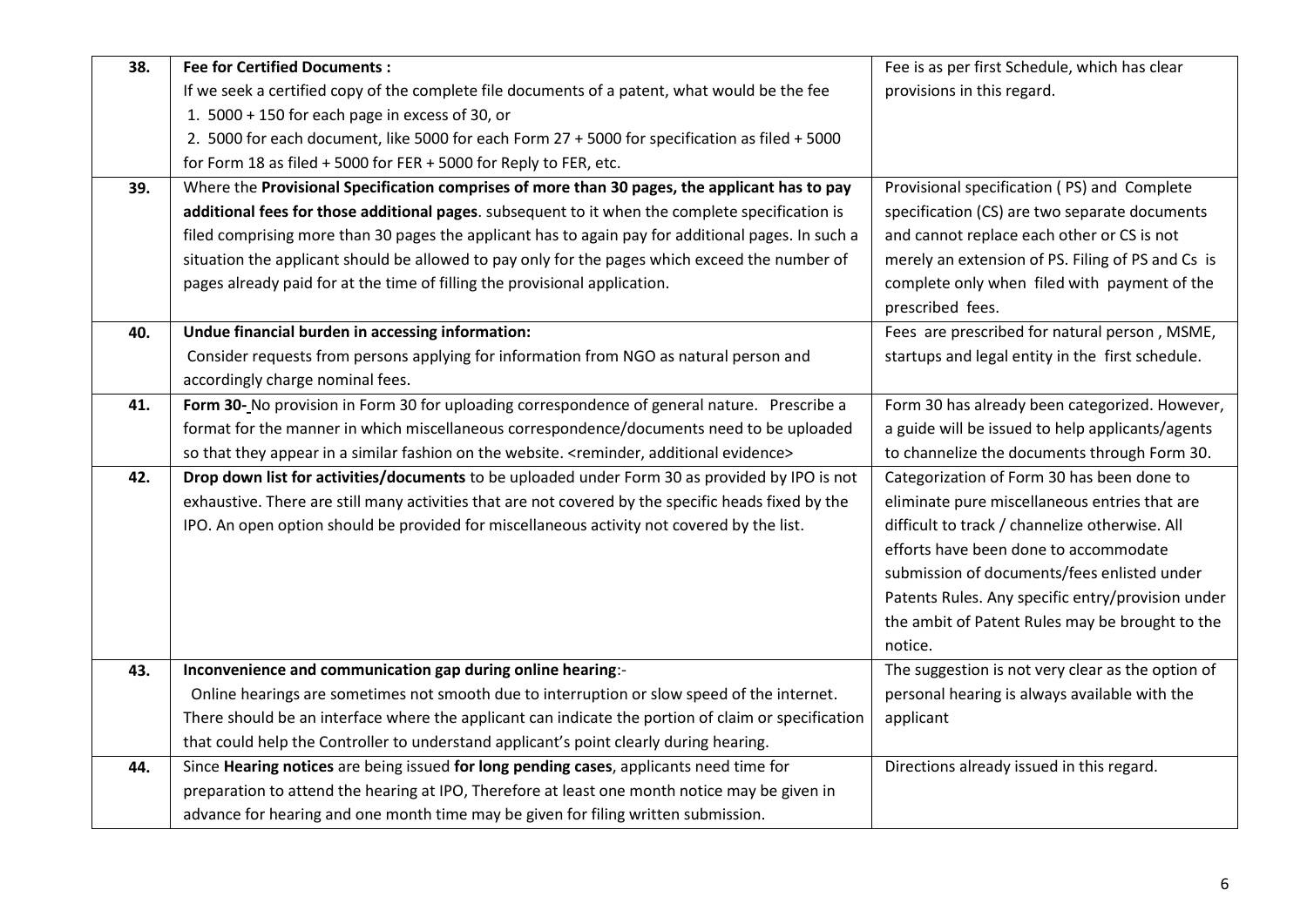| 45. | Adjournments: Even though a request for adjournment is filed with a specific request to adjourn<br>the hearing at least for 3 weeks, Controller adjourns only for 7 to 10 days. "As the rule provides<br>adjournment by 30 days, Controllers may be requested to adjourn at least by 20 days. It is also<br>requested to intimate the new date within 3 days from the date of request."                                                                                                                                                                                                                                                                                                                                                                                                                                                                                                                                                                         | Timelines are well-defined. However, specific<br>problem, if any, should be stated.                                                                                                |
|-----|-----------------------------------------------------------------------------------------------------------------------------------------------------------------------------------------------------------------------------------------------------------------------------------------------------------------------------------------------------------------------------------------------------------------------------------------------------------------------------------------------------------------------------------------------------------------------------------------------------------------------------------------------------------------------------------------------------------------------------------------------------------------------------------------------------------------------------------------------------------------------------------------------------------------------------------------------------------------|------------------------------------------------------------------------------------------------------------------------------------------------------------------------------------|
| 46. | In case of contested matters, the hearing should be appointed in original jurisdiction.                                                                                                                                                                                                                                                                                                                                                                                                                                                                                                                                                                                                                                                                                                                                                                                                                                                                         | Place of hearing has been clarified through<br>administrative directions.                                                                                                          |
| 47. | Time lag between the submission of FER and the issuance of the Hearing notice still is not fixed<br>and has to be worked out to avoid long waiting period for the decision of the cases.                                                                                                                                                                                                                                                                                                                                                                                                                                                                                                                                                                                                                                                                                                                                                                        | It depends on number of amended cases with<br>each controller                                                                                                                      |
| 48. | In case of applications with joint applicants, it sometimes become difficult to file executed Form<br>26 within the statutory time limit of 3 months of filing of the application. The time limit to file<br>form 26 may be extended to 12 months.                                                                                                                                                                                                                                                                                                                                                                                                                                                                                                                                                                                                                                                                                                              | Increased time limit will only delay the process                                                                                                                                   |
| 49. | Filing of complete specification after provisional in module is not complete.                                                                                                                                                                                                                                                                                                                                                                                                                                                                                                                                                                                                                                                                                                                                                                                                                                                                                   | Implemented.                                                                                                                                                                       |
| 50. | Priority details: When an Application claims more than one priority, only the earliest priority<br>details is displayed in AFR and Publication.                                                                                                                                                                                                                                                                                                                                                                                                                                                                                                                                                                                                                                                                                                                                                                                                                 | Suggestion to include all priorities is accepted.<br>There is a size restriction in journal. However, in<br>application details and file wrapper, all priorities<br>are displayed. |
| 51. | When the biological resources are taken from India:                                                                                                                                                                                                                                                                                                                                                                                                                                                                                                                                                                                                                                                                                                                                                                                                                                                                                                             | Guidelines already issued                                                                                                                                                          |
| 52. | With regard to the issue of mentioning the source and geographical origin of Bio-resources in the<br>complete specification and requirement of NBA permission, when said biological resources are<br>taken from India:<br>A clear guideline is requested on whether the bio-resources can be said to be exempted from<br>permission requirements from NBA when it is sourced as a packaged product and hence value<br>added (such as packaged oils including castor oil, palm oil and when the oil cannot be traced back<br>to its original form such kernel of the seeds/pulp etc. from where it is obtained and hence in<br>indistinguishable form as it cannot be related to its natural counterpart), waste material of any<br>kind including household waste or procured from industries).<br><b>Guidelines on NBA linkage to Patent Applications:</b><br>There are inconsistencies regarding NBA issues within the IPOs and the branch offices leading to |                                                                                                                                                                                    |
|     | uncertainty and unnecessary delay in granting the patents. IPO can work with NBA with respect to<br>timelines on issuing permission to file patent applications to reduce the delay in obtaining the<br>grant of a patent.                                                                                                                                                                                                                                                                                                                                                                                                                                                                                                                                                                                                                                                                                                                                      |                                                                                                                                                                                    |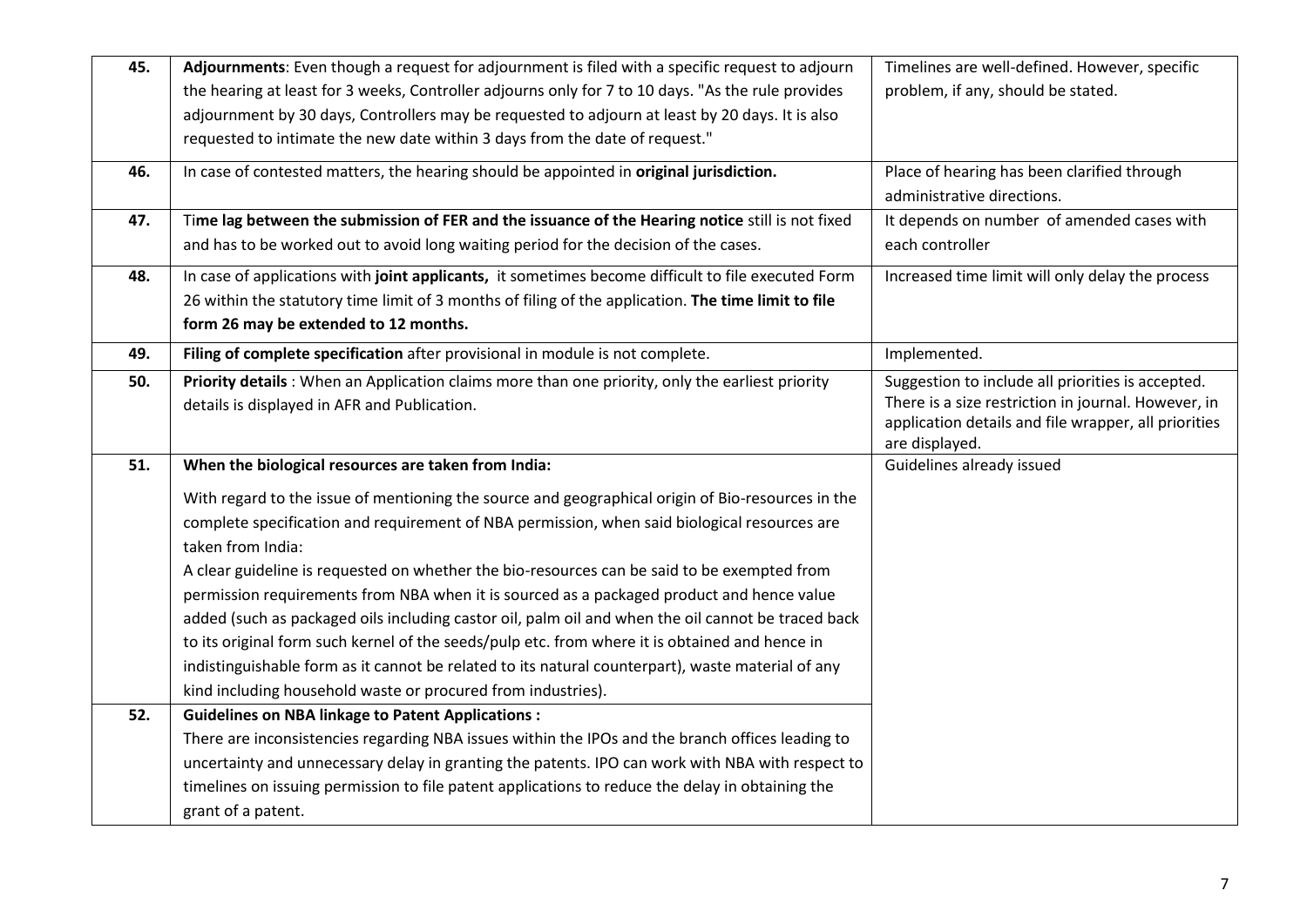| 53. | <b>NBA Requirement</b>                                                                               | Examiners/Controllers are well-trained in          |
|-----|------------------------------------------------------------------------------------------------------|----------------------------------------------------|
|     | In some cases, agents have been asked to seek clarification from NBA, on whether permission is       | examination of applications pertaining to cases    |
|     | required from NBA or not in the specific application.                                                | where permission from NBA is required.             |
|     | It is suggested that Patent Office may co-ordinate with NBA for such clarifications, and specific    | Guidelines have already been issued in this        |
|     | training be imparted to Examiners to resolve such issues during examination stage, instead of        | regard. However, any specific case can be          |
|     | raising such issues during hearing stage.                                                            | brought to notice.                                 |
| 54. | "No uniformity in the mode as well as in the format of the Notice issued under Rule 55 (3) about     | Suggestion to implement standard practice and      |
|     | the pre-grant opposition. it is important to follow a standard practice and format. Notice under     | format is accepted. Module for Pre/Post Grant      |
|     | Rule 55(3) should not be combined with FER.                                                          | Oppositions is already under development.          |
| 55. | Opposition matters: It is very difficult to track/view opposition, if any, filed against any patent/ | Development of Modules for Pre/Post grant          |
|     | patent application. Pre-grant oppositions remain unserved on the applicants for years. A separate    | oppositions is underway.                           |
|     | listing option for oppositions documents should be made and the status of the patent/patent          |                                                    |
|     | application should indicate if an opposition is presently pending.                                   |                                                    |
| 56. | Form-16 changes not reflected in module (i.e. online patent register).                               | Already reflected on E-register.                   |
| 57. | Form 6: At the time of filing Form 6, we cannot file fresh Forms in the name of claimant.            | As per rules, fresh form can be filed only after   |
|     | Provisions can be made under Form 6 to upload fresh Forms in the name of claimant.                   | acceptance of form-6. Necessary action taken to    |
|     |                                                                                                      | clear pendency in processing of Form-6.            |
| 58. | Record in module is not updated after Post-dating of applications                                    | Post-dating module has been revamped to            |
|     |                                                                                                      | overcome the said problem.                         |
| 59. | There is some confusion in Requesting Certified Copies or Patent Status for the third party          | It is Requester's status.                          |
|     | applications, in choosing Applicant Status, i.e. Requester status or a Patent applicant status?      |                                                    |
| 60. | Patent Office could issue guidelines for the documentary proof that can be accepted to claim,        | Defined in the Rules. Any specific instance should |
|     | 'Small Entity', particularly for foreign applicants.                                                 | be brought to notice.                              |
| 61. | A circular may please be issued so that all the Controllers accept a sworn affidavit by the claimant |                                                    |
|     | as sufficient supporting document to claim MSME status under Patents Rules.                          |                                                    |
| 62. | A circular can be issued clarifying the prescribed time limit for filing various documents/          | Timelines are well-defined. However, specific      |
|     | information to avoid unnecessary confusion.                                                          | problem, if any, be brought to notice, so that the |
|     |                                                                                                      | same can be resolved.                              |
| 63. | Recordal of change of name /address for services/transfer of rights are not being updated            | Already expedited and pendency under               |
|     | promptly causing inconvenience to Applicants and unnecessary delay in case of                        | clearance.                                         |
|     | licensing/technology transfer etc.                                                                   |                                                    |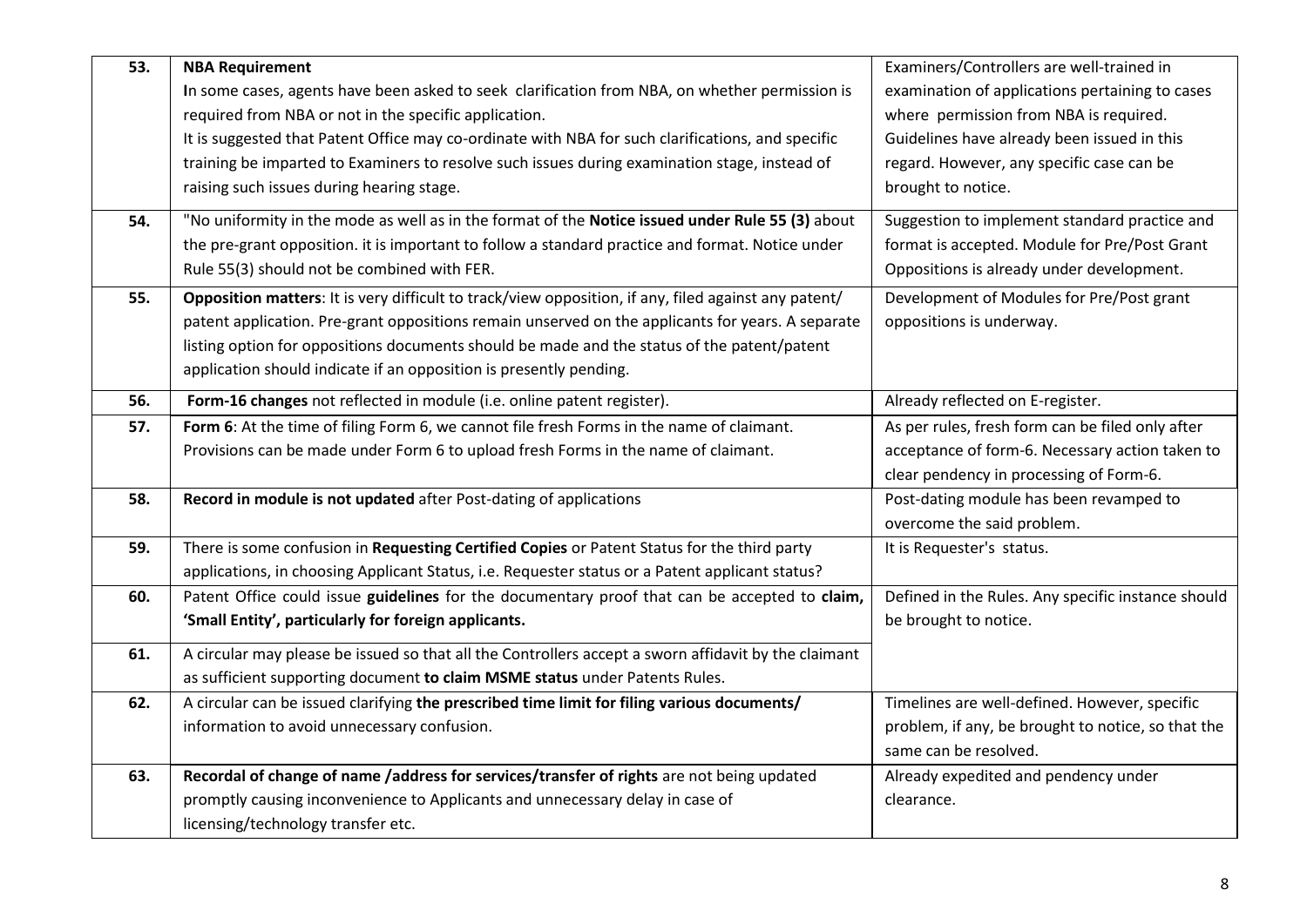| 64. | If PCT Application is not published, we are not able to take any action for the national phase<br>application filed in India.                                                                                                                                                                                                                                                                                                                                                                              | Request for early publication of PCT Application<br>shall be made to WIPO IB under article 21(2) (b)<br>to achieve this.                                                                                                                                                                                                                                                                                                                                                                                                       |
|-----|------------------------------------------------------------------------------------------------------------------------------------------------------------------------------------------------------------------------------------------------------------------------------------------------------------------------------------------------------------------------------------------------------------------------------------------------------------------------------------------------------------|--------------------------------------------------------------------------------------------------------------------------------------------------------------------------------------------------------------------------------------------------------------------------------------------------------------------------------------------------------------------------------------------------------------------------------------------------------------------------------------------------------------------------------|
| 65. | Display of PCT Application Number in important documents: "PCT Application number can be<br>displayed in status screen and in FER"                                                                                                                                                                                                                                                                                                                                                                         | Suggestion accepted. International PCT<br>application number shall be made available in<br>FER.                                                                                                                                                                                                                                                                                                                                                                                                                                |
| 66. | Refund: Even after receiving the message "payment success", we get refund after couple of days<br>due to some error. Any payment error should be resolved on the same day including the<br>intimation of refund.                                                                                                                                                                                                                                                                                           | This is an issue between the bank and the<br>applicant. Each bank conducts a reconciliation of<br>transactions at their own scheduled time period<br>and, thereafter, they make refund of<br>unsuccessful transactions.                                                                                                                                                                                                                                                                                                        |
| 67. | Introduce Renewal fee system form 3rd year onwards irrespective of the Applications is Granted<br>or under Examination or yet to be Examined like in Europe.                                                                                                                                                                                                                                                                                                                                               | Legal provisions do not permit this.                                                                                                                                                                                                                                                                                                                                                                                                                                                                                           |
| 68. | The Patent Act provides an opportunity to the applicant to add inventor(s) if required at the time<br>of filing Complete Specification and a statement signed by the additional inventor(s) has to be<br>provided in Form 5. As per present practice, such a change in the list of inventors requires filing<br>of form 13 along with fresh application form 1. Since the Patent Act provides opportunity to the<br>applicant to add inventor(s) if required at this stage, no form 13 should be required. | Since Application (Form 1) is amended under<br>section 57 of the Act, Form 13 is required.                                                                                                                                                                                                                                                                                                                                                                                                                                     |
| 69. | Cognate applications- In case of cognate applications, patent office module is abandoning the<br>first filed provisional application and updating the records in the last filed application. This is<br>incorrect in accordance with section 9(2) of the Act. Needs to be corrected.                                                                                                                                                                                                                       | Issue is being reviewed and the same shall be<br>rectified if discrepancy is found.                                                                                                                                                                                                                                                                                                                                                                                                                                            |
| 70. | During patent prosecution, can an applicant go back & forth with respect to scope of claims?<br>What I mean is, during prosecution, can an applicant narrow down the scope and subsequently<br>again broaden the scope? If this is allowed, one can file opposition based on which set of claims?                                                                                                                                                                                                          | During prosecution of an application, an<br>applicant can submit voluntary amendments to<br>the claims- (a) in a reply to FER, (b) in the written<br>submission against hearing notice issued for<br>outstanding objections and (c) during hearing<br>proceeding before the controller. However,<br>voluntary amendments are subject to approval<br>by the controller.<br>Pre- grant Opposition can be filed against the<br>claims published under section 11(A) (originally<br>filed as well as subsequently amended). A copy |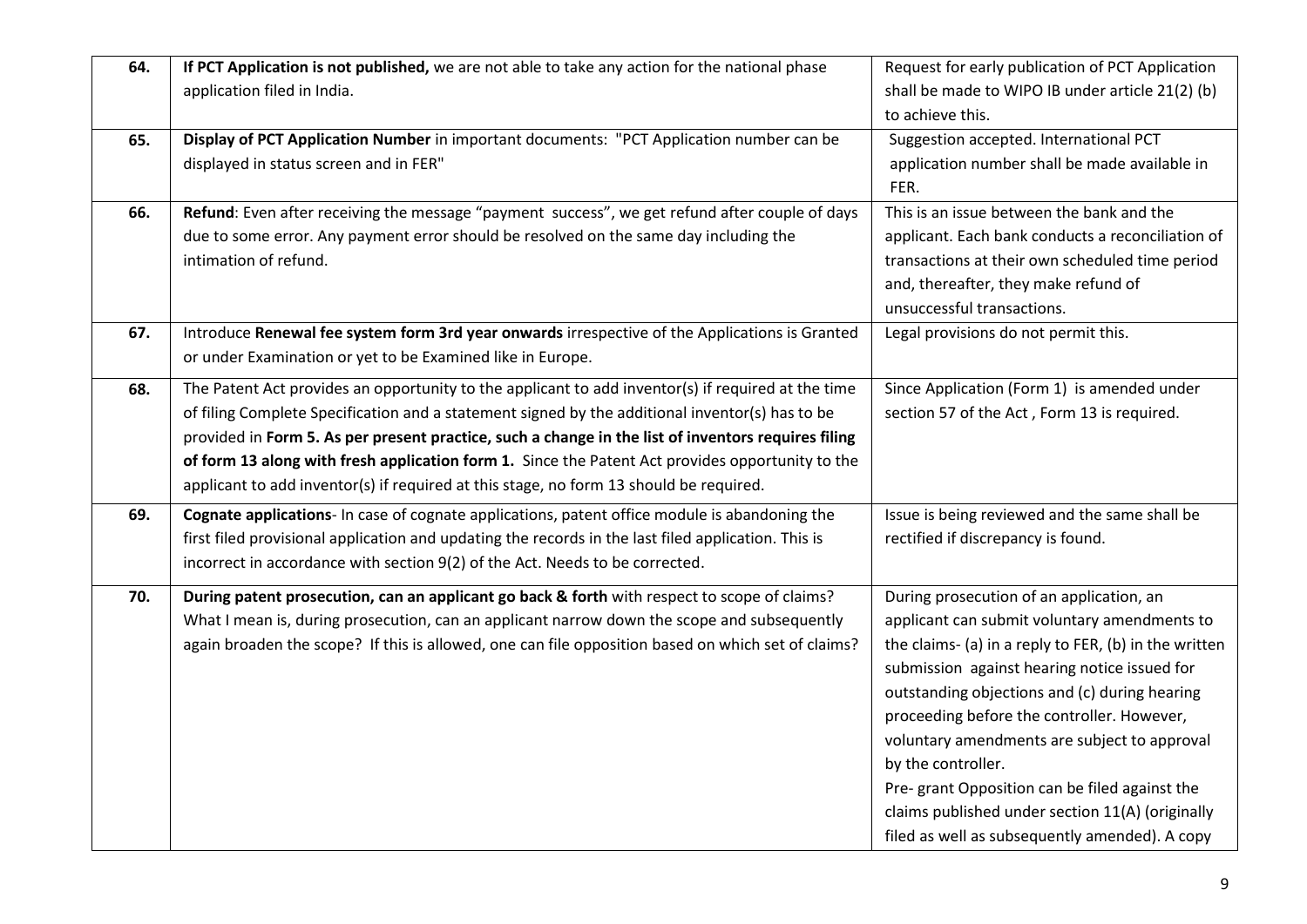|     |                                                                                                     | of amendments/ amended claims filed                 |
|-----|-----------------------------------------------------------------------------------------------------|-----------------------------------------------------|
|     |                                                                                                     | before/during the hearing proceedings, shall be     |
|     |                                                                                                     | necessarily given to the opponent.                  |
| 71. | If a patent applicant wrongfully amends claims, what is the remedy? There is no ground              | Any amendment to the claims published under         |
|     | available u/S. 25(1) or 25(2) for pre- or post-grant opposition for taking objection as to wrongful | section 11 (A) shall be shared/made available to    |
|     | amendment of claims.                                                                                | the opponent during pre/post-grant opposition       |
|     |                                                                                                     | proceedings and, hence, the words, "Wrongful        |
|     |                                                                                                     | amendment of claims" have no meaning.               |
| 72. | Errors need to be rectified in publication of patent applications                                   | Publication correction option being provided in     |
|     |                                                                                                     | Form 30 as drop- down menu.                         |
| 73. | There has been a lot of delay in publication of patent applications.                                | As seen from the following table, applications      |
|     |                                                                                                     | published during 2016-17 were 86766 against         |
|     |                                                                                                     | annual average of about 32000 for 2012-13 to        |
|     |                                                                                                     | 2015-16.                                            |
|     |                                                                                                     | 2012-13 2013-14 2014-15 2015-16 2016-2017           |
|     |                                                                                                     | 26,159<br>31,413<br>26,934 44,068<br>86,766         |
|     |                                                                                                     | This year 32100 applications have been              |
|     |                                                                                                     | published up to Nov. 2017. As of now, about         |
|     |                                                                                                     | 1800 applications (matured RQs) are awaiting        |
|     |                                                                                                     | publication and the same will be completed this     |
|     |                                                                                                     | month.                                              |
| 74. | Digital Family Patent option for Indian Patent Applications.                                        | InPASS caters to the database of Indian Patent      |
|     |                                                                                                     | applications only. Therefore, It is currently       |
|     |                                                                                                     | restricted to provide information of Indian         |
|     |                                                                                                     | Patents, rather than Patent family from different   |
|     |                                                                                                     | Patent offices.                                     |
| 75. | The file wrapper available on the website can be improved by chronological upload of                | Provision to view file wrapper is already available |
|     | documents and uniform and classified nomenclature of the documents. We expect the file              | in Patent Office intranet module. Necessary         |
|     | wrapper to be like EPO/USPTO that is user friendly.                                                 | corrective action is being taken to ensure          |
|     |                                                                                                     | acceptance of original documents at Front Office.   |
| 76. | Email Communication to be linked to file wrapper:                                                   | Public Private Pair needs to be implemented.        |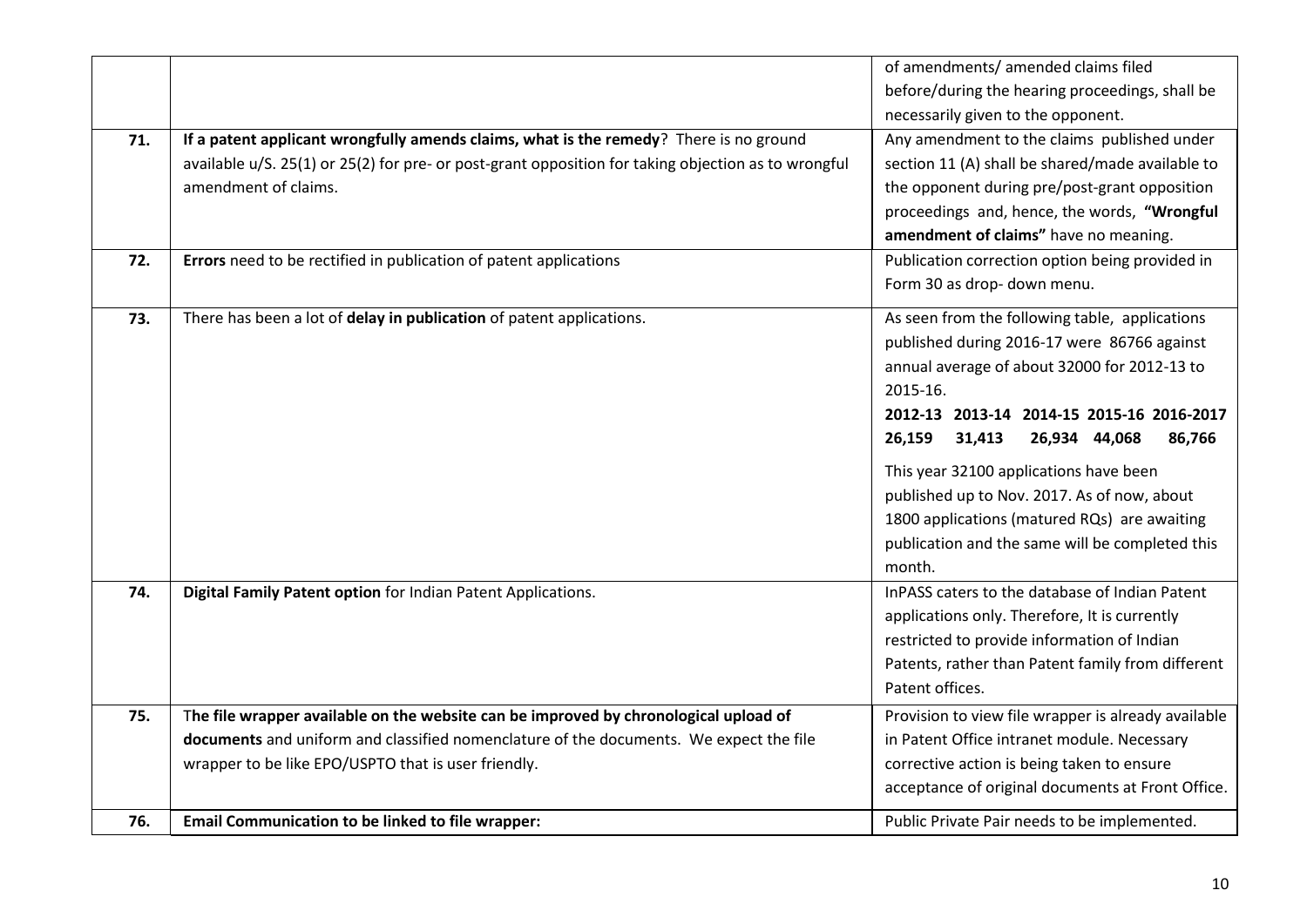|     | Significant communication with the agent should be effected through email and all email             | Under consideration                               |
|-----|-----------------------------------------------------------------------------------------------------|---------------------------------------------------|
|     | communications with the Patent Office should form a part of the file wrapper. The Patent Office,    |                                                   |
|     | should accept email communication for correspondence. Email Communication to be linked to           |                                                   |
|     | file wrapper:                                                                                       |                                                   |
| 77. | Indexing of patent documents need to be provided                                                    | Entire bibliographic contents of Patent           |
|     |                                                                                                     | applications is now indexed and efforts are on to |
|     |                                                                                                     | further improve the display of applications.      |
| 78. | Since the Controller/Registrars orders are the orders from quasi-judicial authority, these orders   | Controllers' decisions are displayed according to |
|     | to be made available date-wise on IPO website.                                                      | the dates, as required                            |
| 79. | <b>Search of Controller decisions:</b>                                                              | New version/interface is under consideration      |
|     | Current search options are limited, not user friendly and lead to a cumbersome search. It is not    |                                                   |
|     | possible to search the controller's decisions on the basis of the names of the controllers and      |                                                   |
|     | technology area. Do a proper classification of orders according to technology domain; section and   |                                                   |
|     | key rejections like in a Court order (synopsis)                                                     |                                                   |
| 80. | <b>IPO search facility:</b>                                                                         | Differences in the display/features/ procedures   |
|     | The features of this search facility have been constrained and utility has been narrowed in the     | have been noticed in current and previous         |
|     | recent years.                                                                                       | versions of INPASS due to technical issues        |
|     | Currently broad details from 'invention title' up to 'abstract' are in one frame. Complete          | involved in Indexing of Database.                 |
|     | specifications are extracted from what seems to be a different table in the second frame. Third     | However, the suggestion/feedbacks from            |
|     | window displays the rest of the 'details'. We cannot navigate to even next record from this         | stakeholders have been taken and compiled to      |
|     | display. This feature introduced in the recent years has made the search function of the patent     | resolve the reported issues. The work on the      |
|     | database primitive.                                                                                 | same has been started for resolution.             |
|     | This new version has made download of the records for any offline analysis impossible. Many         |                                                   |
|     | research analysis would need download patent records to understand innovation trends and            |                                                   |
|     | such features in the national context.                                                              |                                                   |
|     | Captcha Code requirement for every search introduced seem to reflect a 'siege mentality'.           |                                                   |
|     | Please modify your interface to facilitate record download for creating off load database of Indian |                                                   |
|     | patents. This would offset the load on IPO server, among other things.                              |                                                   |
|     | We have moved from what seemed to be an OK version of search to a 'bad' one, as we changed          |                                                   |
|     | from previous search interface.                                                                     |                                                   |
|     | Can we please get back to the previous version of the search, where the details appeared on         |                                                   |
|     | the click for details?                                                                              |                                                   |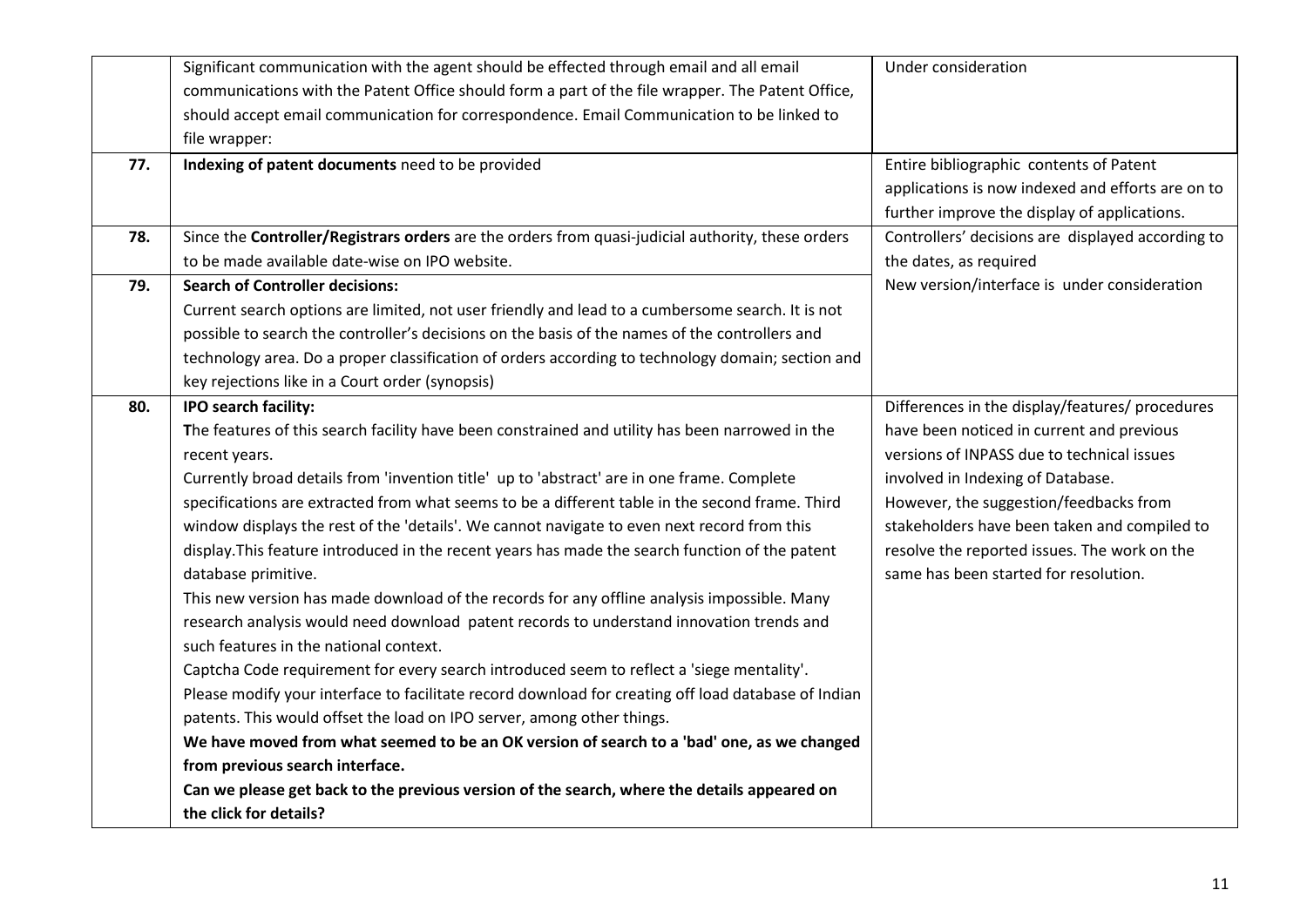| 81. | Journal publication page not readily available when Search is done. Revert to previously available   | Journal number is available as publication                                              |
|-----|------------------------------------------------------------------------------------------------------|-----------------------------------------------------------------------------------------|
|     | option, where journal publication page was visible when search was made in InPASS module;            | number in InPASS                                                                        |
|     | essential to cross check various details of the application, including number of claims etc.         |                                                                                         |
| 82. | Non-availability of records of old patents/applications on the IPO website. In many instances,       | The InPASS is being worked upon to address                                              |
|     | the application/patent number does not exist on the portal and thus, online actions cannot be        | various issues and shall be made available upon                                         |
|     | taken in such cases for e.g. Requests for certified copies, photocopies, inspection of register etc. | completion of development.                                                              |
| 83. | Unavailability of complete set of patent documents in InPASS database:                               |                                                                                         |
|     | The uploaded documents are incomplete, in particular the form 2 documents (complete                  |                                                                                         |
|     | specifications) are mostly unavailable. At times documents which are available initially, are later  |                                                                                         |
|     | deleted by the patent office from the website.                                                       |                                                                                         |
|     | Transparent and accessible InPASS with access to complete set of documents including                 |                                                                                         |
|     | specifications is recommended.                                                                       |                                                                                         |
| 84. | Under Dynamic Utilities, RQ status of issued FERs and Stock & flow of Patents should be              | Work is being done to restructure the dynamic                                           |
|     | reinstated.                                                                                          | utility and the same shall be reinstated.                                               |
| 85. | Patent Office website not user friendly & Inefficient. For downloading file wrapper, have to go      | The suggestion is already being worked upon and                                         |
|     | to application status. Patent Office website not user friendly & Inefficient. For downloading file   | shall be available upon completion of testing.                                          |
|     | wrapper, have to go to application status.                                                           |                                                                                         |
|     | There should be an option to download the complete file wrapper in ONE-GO as in EP. Currently,       |                                                                                         |
|     | one has to click each link.                                                                          |                                                                                         |
| 86. | Hearing via Videoconferencing can be allowed to Applicant/Agent from their location.                 | Suggestions noted and technical parameters are<br>being studied to upgrade the existing |
| 87. | With the FERs and Hearings issued by a patent office where the application was not filed, to         | videoconferencing facility.                                                             |
|     | attend the hearing the Attorney/Agent has to travel to the concerned patent office. This involves    | New Video Conferencing facility should resolve                                          |
|     | time and money for the attorney to attend the hearing.                                               | the problems.                                                                           |
|     | Skype calls and other ways of conference calls can be allowed to work efficiently.                   |                                                                                         |
| 88. | A telephonic hearing or hearing through a video-conference need to be made a RULE and not an         |                                                                                         |
|     | exception irrespective where the application is filed or where the controller is based.              |                                                                                         |
| 89. | Sometimes, the video conference facility is not well equipped between certain patent offices.        |                                                                                         |
|     | For. e.g., between Delhi and Chennai.                                                                |                                                                                         |
|     | Also, it would be very convenient for both, the Controllers and the Agents, if the video-            |                                                                                         |
|     | conference facility can be provided on the respective desktops.                                      |                                                                                         |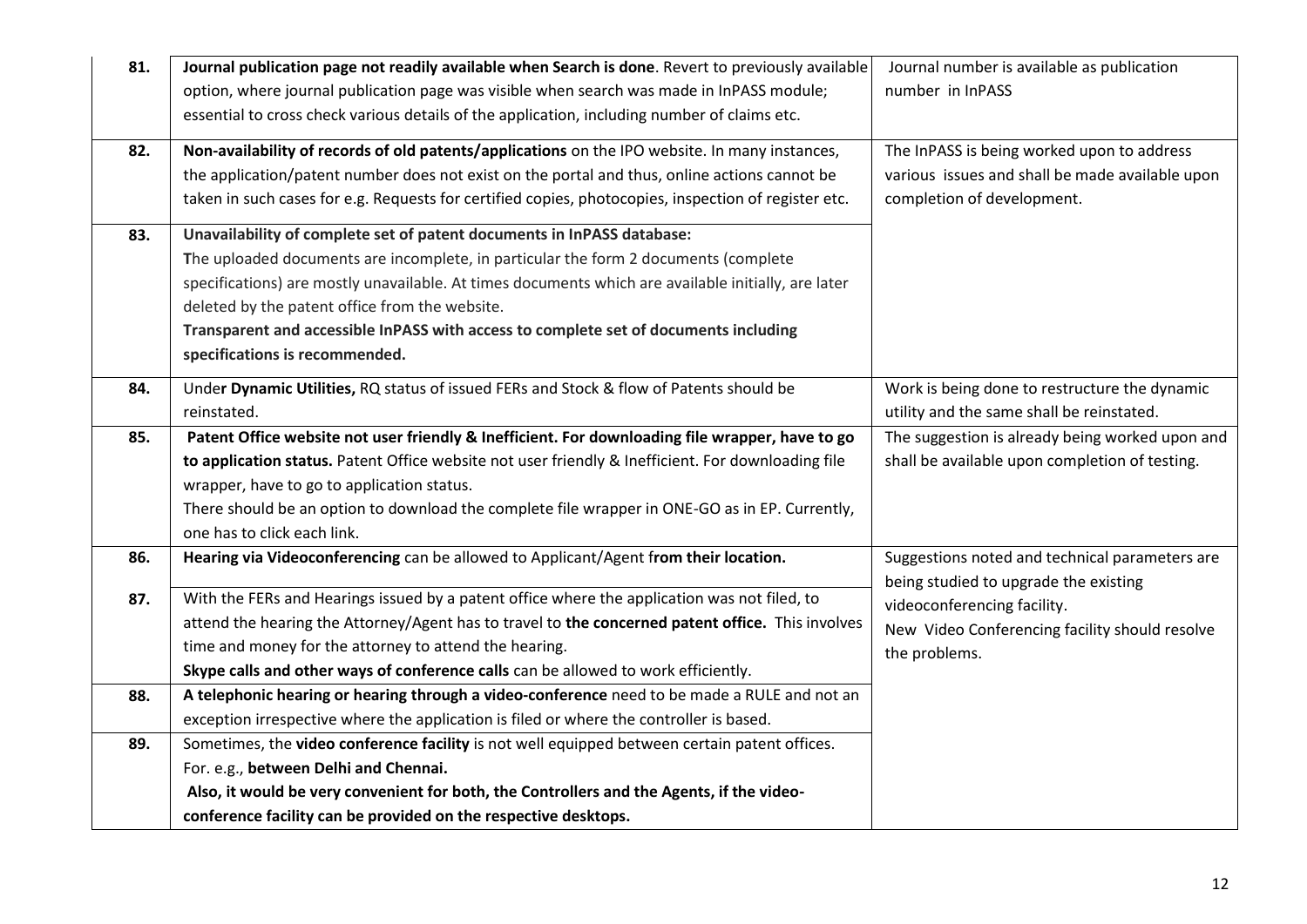| 90. | Non-responsiveness of the Patent Office: There is no response of enquiries made by the             | Helpdesk email is already functional (IPO-      |
|-----|----------------------------------------------------------------------------------------------------|-------------------------------------------------|
|     | applicant which is extremely frustrating.                                                          | helpdesk). Suggestions are welcome to improve   |
|     | A helpdesk email should be created and all correspondence in relation to status, name of           | the Helpdesk services.                          |
|     | Controller/examiner, post refiling status; post hearing status; Form 6 etc can be directed to the  |                                                 |
|     | helpdesk and then a response can be generated and sent from the helpdesk                           |                                                 |
| 91. | Hindi version: Our request is to include a clause in patent rules so that publication of patent    | Will be taken up in due course                  |
|     | document shall be in Hindi also.                                                                   |                                                 |
| 92. | Patent/Patent Application status linkup to the Patent Search : Serial Numbers for the listed       | Suggestion noted and will be worked upon        |
|     | Applications, view documents (as previous) should be introduced in patent search.                  |                                                 |
| 93. | Single path for Application Status and Patent e-Register if the patent is Granted (As Previous)    | Suggestion noted and will be worked upon        |
| 94. | Single Captcha Code for moving into Patent e-Register/Application Status instead of every time.    | Suggestion noted and will be worked upon        |
| 95. | Application Status when RQ not Filed: Status of the Application showing as "Application            | Suggestion accepted; correction being done.     |
|     | Published" for which Request for Examination not filed within the due time. Actual Status of the   |                                                 |
|     | Applications would be "Deemed to be Withdrawn.                                                     |                                                 |
| 96. | <b>Uploading PCT translation:</b>                                                                  | Suggestion noted and shall be worked upon       |
|     | Currently no place for uploading PCT translation is found in the efiling                           |                                                 |
|     | module. The same may please be included.                                                           |                                                 |
| 97. | There is no option of submitting the sequence listing in text format in the online module, at a    | Suggestion noted and shall be worked upon       |
|     | later stage during the prosecution (after filing response to FER), e.g., during the hearing.       |                                                 |
| 98. | Filing of Responses/ documents:                                                                    | Suggestion noted and shall be worked upon       |
|     | After uploading the documents for filing response, usually we check the uploaded documents         |                                                 |
|     | before submission. During checking, if we find any document uploaded wrongly we cannot             |                                                 |
|     | delete it from this page, since in this page only "View Content" option is available. In that case |                                                 |
|     | we have to go to home page and then we have to discard the full entry and upload it again.         |                                                 |
|     | It is suggested that if any delete or discard option can be inserted in this page for each and     |                                                 |
|     | every entry it would be helpful. Further an option of uploading the correct document may be        |                                                 |
|     | provided.                                                                                          |                                                 |
| 99. | E-filing of Annual Working Statements Under Patents Act 1970:                                      | Will be looked into within the framework of the |
|     | Working requirements of Chapter XVI of the Patents Act, 1970 are satisfied in ways not             | Act and Rules.                                  |
|     | contemplated by the Current FORM-27. It is accordingly respectfully prayed that Current FORM-      |                                                 |
|     | 27 be suitably amended to enable Applicant to specify the working information, as applicable to    |                                                 |
|     | their business context.                                                                            |                                                 |
|     | We have observed recently that FORM-30 has been redesigned and does not permit FORM-27 to          |                                                 |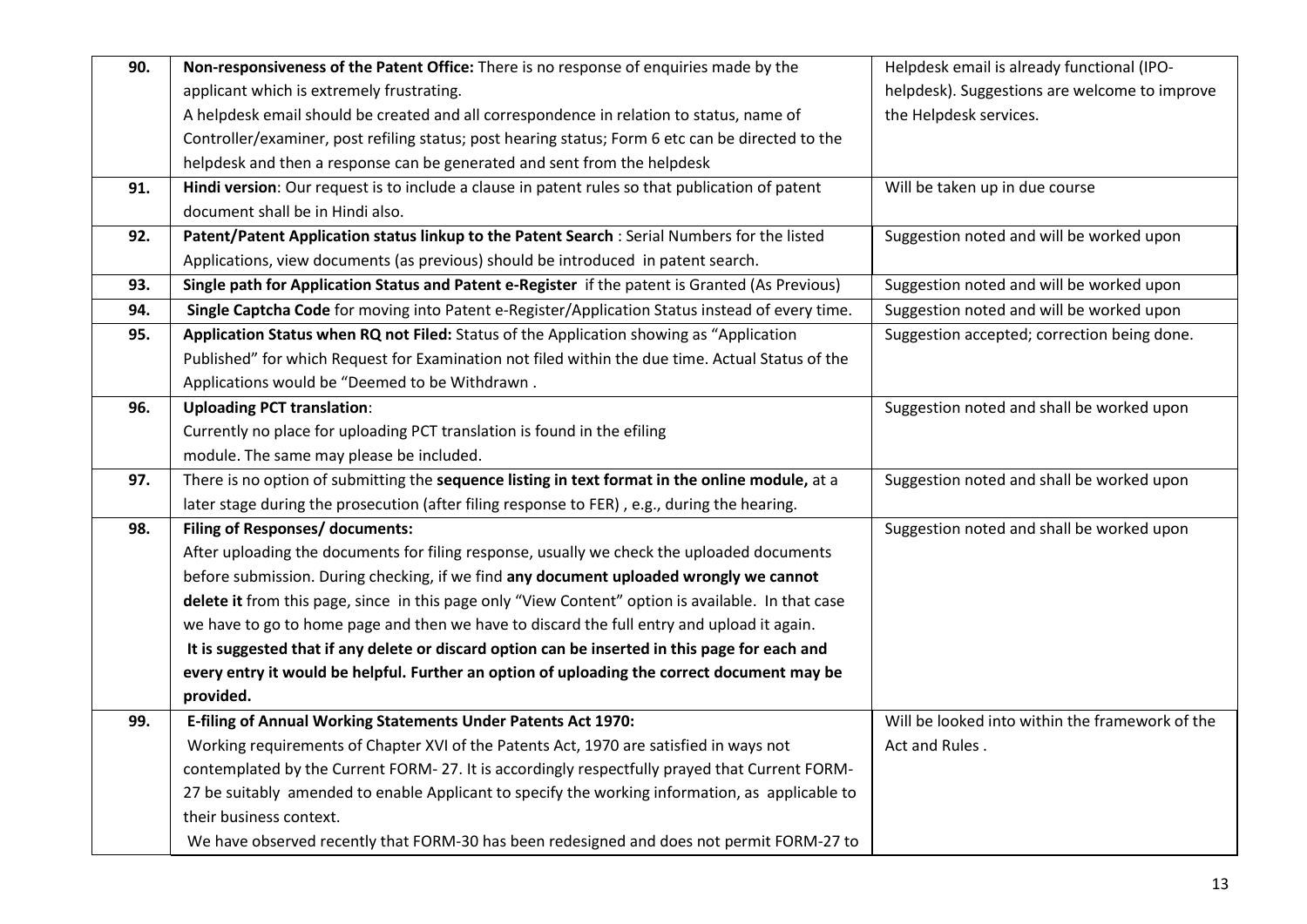|      | be uploaded in scanned format.                                                                                                                                              |                                                  |
|------|-----------------------------------------------------------------------------------------------------------------------------------------------------------------------------|--------------------------------------------------|
|      | One suggestion is to permit scanned copy of FORM-27 to be submitted (either by itself or in                                                                                 |                                                  |
|      | conjunction with FORM-30 as in 2017 January-March). Another suggestion is to add a new field,                                                                               |                                                  |
|      | which permits the patentee the flexibility to explain in free-text format their basis for assertion                                                                         |                                                  |
|      | of having met working requirements. When the basis is other than manufacturing or                                                                                           |                                                  |
|      | importing, the patentee should be able to explain that basis in this new suggested field.                                                                                   |                                                  |
| 100. | <b>C.B.R receipt</b> issued on filing of a patent application should also provide the details of enclosures<br>filed with the application.                                  | Suggestions accepted and being worked upon       |
| 101. | A separate tab for hearing notices or a drop list on the 'View Examination Reports' tab will help                                                                           | Will be considered                               |
|      | access the notices easily instead of searching the notice in the file wrapper.                                                                                              |                                                  |
| 102. | It is requested to provide Cause list of all the four offices                                                                                                               | Will be considered                               |
| 103. | Setting some timeline for issuance of decision after hearing:                                                                                                               | Suggestion agreed. Necessary action to expedite  |
|      | It is recommended that some timeline be set for issuance of decision after the hearing is                                                                                   | timely disposal is being taken up on priority.   |
|      | conducted, and written submissions have been filed.                                                                                                                         |                                                  |
|      | In many instances, we see an undue delay of more than a year, or even more than a couple of                                                                                 |                                                  |
| 104. | years in issuance of decision, even if the hearing has been conducted.<br>A separate tab for hearing notices or a drop list on the 'View Examination Reports' tab will help | Will be considered                               |
|      | access the notices easily instead of searching the notice in the file wrapper.                                                                                              |                                                  |
| 105. | It is requested to provide Cause list of all the four offices                                                                                                               | Will be considered                               |
| 106. | E-register should be updated particularly for old cases to enable smooth renewal process.                                                                                   | Suggestion is welcome.                           |
| 107. | Patent Certificate should be accompanied with the granted specification including claims or at                                                                              | Suggestion is welcome; will be worked upon       |
|      | least the granted claims.                                                                                                                                                   |                                                  |
| 108. | Intention of grant with the allowed text of the claim should be forwarded to the Applicant and                                                                              | Not practical as of now. Can be thought of in    |
|      | give a 15 days window period for the grant to happen. This will facilitate:                                                                                                 | future                                           |
|      | a) verification of the claims and correct any errors that might have arisen;                                                                                                |                                                  |
|      | b) To file one or more divisional applications before grant; and                                                                                                            |                                                  |
|      | c) To file updated information in relation to Section 8.                                                                                                                    |                                                  |
| 109. | Unity of invention: All claims should be examined irrespective of the objection of lack of unity, in                                                                        | Suggestion will be considered for administrative |
|      | view of the fact that the applicant has paid fee for all the claims. In case patent office chooses not                                                                      | directions                                       |
|      | to examine all the claims, then the fee for unexamined claims should be refunded                                                                                            |                                                  |
| 110. | Divisional applications: There is an increasing trend at the Patent Office of not granting the                                                                              | Specific cases shall be mentioned                |
|      | divisional application (subject to compliance of Section 16) where the parent application is                                                                                |                                                  |
|      | rejected, abandoned or withdrawn.                                                                                                                                           |                                                  |
|      |                                                                                                                                                                             |                                                  |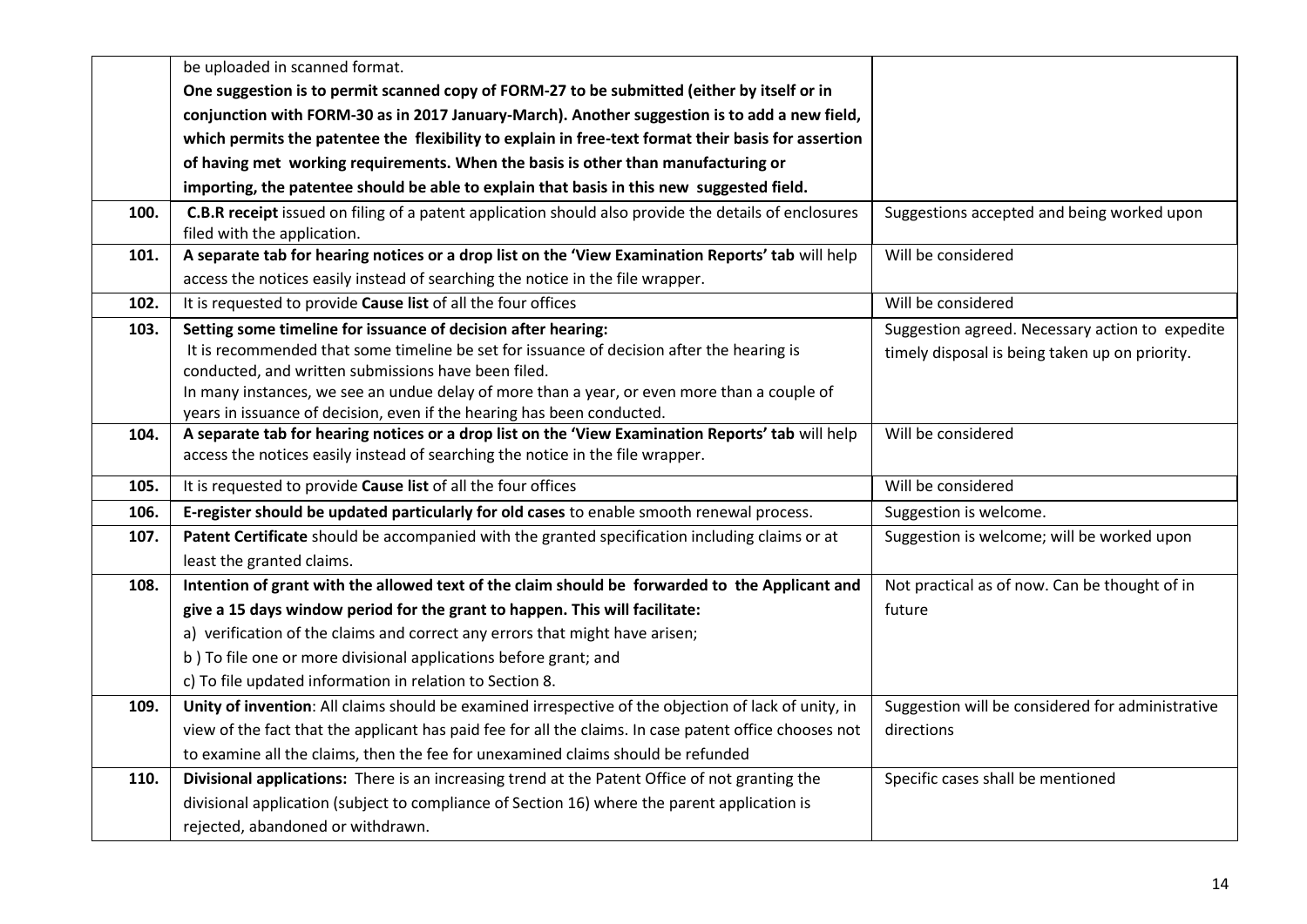| 111. | Renewal certificates should be made available in downloadable form like patent documents.           | Suggestion noted and shall be worked upon      |
|------|-----------------------------------------------------------------------------------------------------|------------------------------------------------|
| 112. | Reintroduce the availability of HTML version of the specification.                                  | Suggestion accepted. Display in HTML shall be  |
|      |                                                                                                     | made available.                                |
| 113. | There is a need of listing the documents in order of the uploading / date wise in the order of      | The suggestion is welcome and the technical    |
|      | prosecution to understand the exact status of the Patent / Patent Application which will be         | solution for the same will be developed        |
|      | helpful in long run of the functioning. (if possible, by separating date and name of the document   |                                                |
|      | uploaded in the prosecution history).                                                               |                                                |
| 114. | INN (International Non-Proprietary Names) in pharmaceutical patent applications:-                   | Suggestion noted.                              |
|      | The applications are worded in a language which is highly technical which makes it almost           |                                                |
|      | impossible to ascertain which chemical compound is being referred to in a said patent               |                                                |
|      | application. We recommend improving the transparency of the Indian patent system by                 |                                                |
|      | introducing a mandatory requirement that all patent applications (particularly their title and      |                                                |
|      | abstracts) related to pharmaceuticals should include the disclosure of the INN or INNs.             |                                                |
| 115. | Patentability of inventions relating to atomic energy                                               | Controller/examiner is the competent authority |
|      | Given the nature of the provision and lack of right to appeal the question arises as to what        | to decide.                                     |
|      | inventions qualify as non-patentable under the Act. How much atomic energy or radioactive           | The office coordinates and communicates with   |
|      | substance would trigger this provision? Was the intention of the legislature to ensure security and | the Department of Atomic Energy (DAE) on       |
|      | prosper research or something more?                                                                 | regular basis to review difficulties           |
|      | The Patent Office refers a case to DAE without assigning any reason or without reviewing the        |                                                |
|      | subject matter of the application. There is no mechanism to ensure that the inventor/applicant is   |                                                |
|      | given a chance to defend his stance. A notice period of 15 to 30 days is proposed before the        |                                                |
|      | reference to the Atomic energy Board so as to give the applicant a chance to defend their case.     |                                                |
| 116. | <b>Examination of Atomic Energy related Inventions:</b>                                             |                                                |
|      | Even if the inventions do not relate to atomic energy, only because the application refers to some  |                                                |
|      | specific elements (like Thorium), the applications are being referred to DAE by Patent Office.      |                                                |
|      | Further, despite clearance from DAE of certain inventions, like catalyst system utilizing Thorium,  |                                                |
|      | similar types of inventions (catalysts) are repeatedly being referred to DAE.                       |                                                |
|      | Also, most of the times, such applications are being referred at the time of examination, or        |                                                |
|      | sometimes, even during the hearing stage, which unnecessarily delays the prosecution.               |                                                |
|      | If such screening is to be done, it should be done well before the issuance of examination          |                                                |
|      | report, or even before the publication of the application. It is also recommended that some         |                                                |
|      | guidelines are issued in this respect.                                                              |                                                |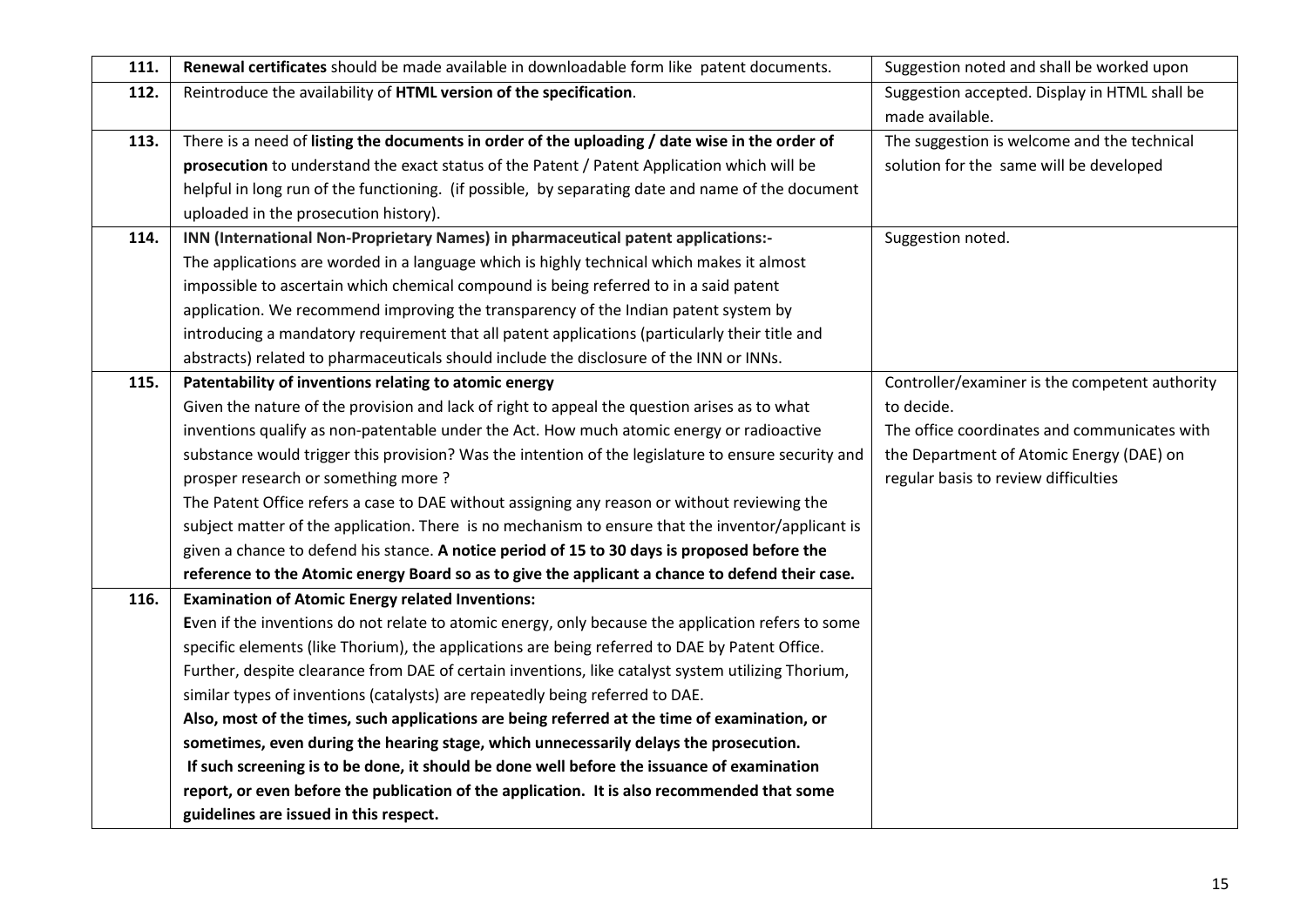## **TRADE MARKS**

| SI.No.       | Issues raised and suggestions received from Stakeholders                                                                                                                                                                                                                                                                                                                                                                                                                                                                                                                                                    | Response of office of CGPDTM regarding steps<br>taken/being taken for improvement in processes<br>and resolving issues.                                                                                                                                                                                                                                                                                                                                                                                                                               |
|--------------|-------------------------------------------------------------------------------------------------------------------------------------------------------------------------------------------------------------------------------------------------------------------------------------------------------------------------------------------------------------------------------------------------------------------------------------------------------------------------------------------------------------------------------------------------------------------------------------------------------------|-------------------------------------------------------------------------------------------------------------------------------------------------------------------------------------------------------------------------------------------------------------------------------------------------------------------------------------------------------------------------------------------------------------------------------------------------------------------------------------------------------------------------------------------------------|
| 1            | Doing away with the requirement to apply for grounds of refusal of a mark by passing speaking<br>orders<br>(Under the current practice only the fact that a mark is disallowed is communicated and the<br>applicant has to apply for the grounds for refusal. There is no time period prescribed for the<br>communication of the grounds and in many instances repeated correspondence in this regard is<br>simply unanswered. This practice needs to be urgently changed as natural justice necessitates that<br>the ground for refusal of a mark be communicated as a matter of course to the Applicant.) | Suggestion is good. We will ensure that all refusal<br>orders are uploaded in electronic register and also<br>send to the applicant as well.                                                                                                                                                                                                                                                                                                                                                                                                          |
| $\mathbf{2}$ | Reducing avoidable re-advertisement of marks:<br>(In case any request for amendment in a pending application is filed before advertisement, such<br>requests should be disposed of before the mark is advertised. Failure to dispose of such requests<br>leads to two rounds of advertisements in several instances. Certainly, if any amendments are made<br>post advertisement, then the application should be re-advertised.)                                                                                                                                                                            | Normally, re-advertisement is done when<br>amendment request is filed after the<br>advertisement.<br>Provision is already made not to proceed for<br>publication if any amendment request is pending.                                                                                                                                                                                                                                                                                                                                                 |
| 3            | Statement as to use of the mark in IR:<br>Till date no provision has been made for inserting user claim in IR which contradicts the Guidelines<br>for functioning under Madrid Protocol, which state that every publication of IR shall contain inter<br>alia following particulars:<br>"Statement as to use of the trademark in India"                                                                                                                                                                                                                                                                     | Form provided by the WIPO for International<br>registrations under Madrid System does not<br>mention about use of the trademark.<br>Record management of IR application is done by<br>WIPO only.<br>In case the International registrations under<br>Madrid System is notified to India for ensuring<br>protection of the trademark and the mark is<br>treated as proposed to be used in India. In case,<br>an applicant claims prior use in India prior to the<br>international registration, he will have to file form<br>TM-M along with evidence. |
| 4            | Capturing proceedings before hearing officer in writing                                                                                                                                                                                                                                                                                                                                                                                                                                                                                                                                                     | As part of the quasi- judicial processing, a party                                                                                                                                                                                                                                                                                                                                                                                                                                                                                                    |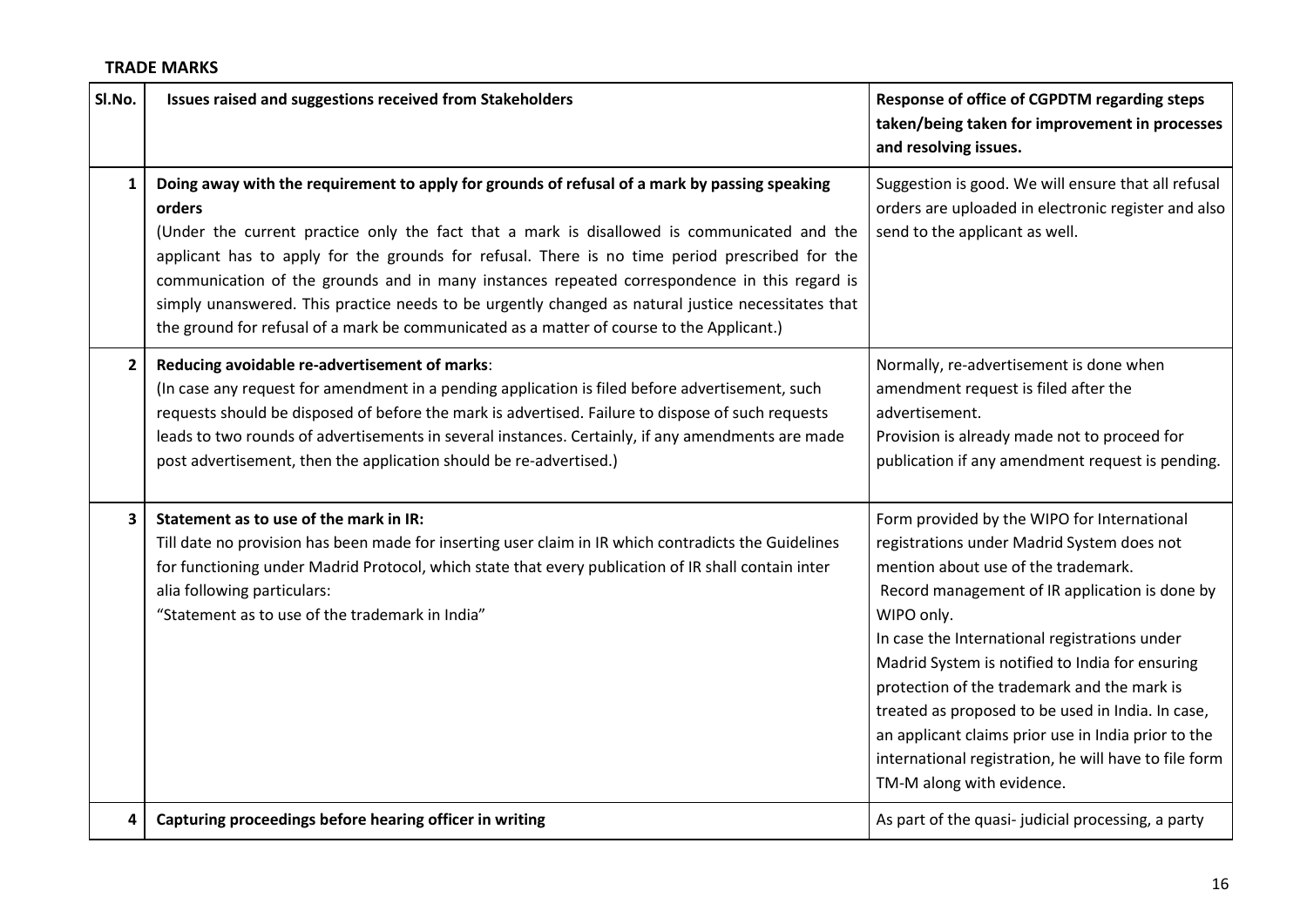|                         | (Often there are several requirements communicated during hearings in relation to a mark (such as<br>disclaimers etc.) which do not have a basis in law. As there is no practice of authentically capturing<br>the proceedings or recording the hearing officer's requirements in writing, the Applicant does not<br>get an opportunity to submit its response in writing leading to repeated hearings being fixed.) | can always submit written submission for hearing<br>and the same will be uploaded in e-register.                                                                                                                                                                                                        |
|-------------------------|----------------------------------------------------------------------------------------------------------------------------------------------------------------------------------------------------------------------------------------------------------------------------------------------------------------------------------------------------------------------------------------------------------------------|---------------------------------------------------------------------------------------------------------------------------------------------------------------------------------------------------------------------------------------------------------------------------------------------------------|
| 5                       | Opportunity should be given to applicant to revive abandoned application                                                                                                                                                                                                                                                                                                                                             | Statutory provision is prescribed. No provision is<br>provided for reconsideration on late fee.                                                                                                                                                                                                         |
| 6                       | Corrections of wrong entries such as date of filing, validity, names, list of goods: -- No proper<br>procedure.                                                                                                                                                                                                                                                                                                      | Processing of TM-M is clearly defined. If any<br>specific instance exists, the same may be brought<br>to notice.                                                                                                                                                                                        |
| $\overline{\mathbf{z}}$ | Limit of 5 MB for upload creates difficulty, particularly for filing evidence. Request for enhancement<br>of the upload limit.                                                                                                                                                                                                                                                                                       | For smooth functioning of the system, such limit is<br>prescribed.                                                                                                                                                                                                                                      |
| 8                       | As a precautionary measure, the Office should consider publishing lists of applications examined<br>and appointed for hearings on a weekly basis in the Trademarks Journal so that applicants can<br>crosscheck their matters;                                                                                                                                                                                       | A dedicated space is provided for the purpose and<br>checking / cross checking may be done from there<br>also.                                                                                                                                                                                          |
| 9                       | The Office should look into improving the general soundness of official objections that are issued<br>by trademark examiners in the first instance. An improvement on this front will lead to fewer<br>objections/oppositions and thus, decreased backlogs;                                                                                                                                                          | The Office has already standardized the<br>processing. Specific suggestions may be brought<br>to notice.                                                                                                                                                                                                |
| 10                      | The requirement of examination report and its objections under section 9 & 11 are not required<br>when there is an "user affidavit" filed (section 9 & 12)<br>According to the above provisions under the Act, if any applicant shows that he is using the mark, or<br>well- known mark or honest concurrent user, then the registration of the mark shall not be<br>objected.                                       | Requirement of user affidavit is made to support<br>your claim, but acceptance of the mark is subject<br>to provisions of the Trade Marks Act only.                                                                                                                                                     |
| 11                      | <b>Registration and Renewal:</b><br>Often, no notification of registration is sent to the applicant/agent and in many cases registrations<br>are notified in the Trade Marks Journal after the actual due date (after 10 years). Applicants/ Agents<br>are not given the time of 6 months from the sealing date to renew the mark and are instead<br>expected to pay a surcharge which is contrary to Rule 58(2).    | Registration certificate is sent to the email ID<br>provided, and simultaneously uploaded in the TM<br>system.<br>The System itself provides six months' time to<br>renew the mark, if registered after the due date. If<br>any specific instance exists, the same may be<br>provided for verification. |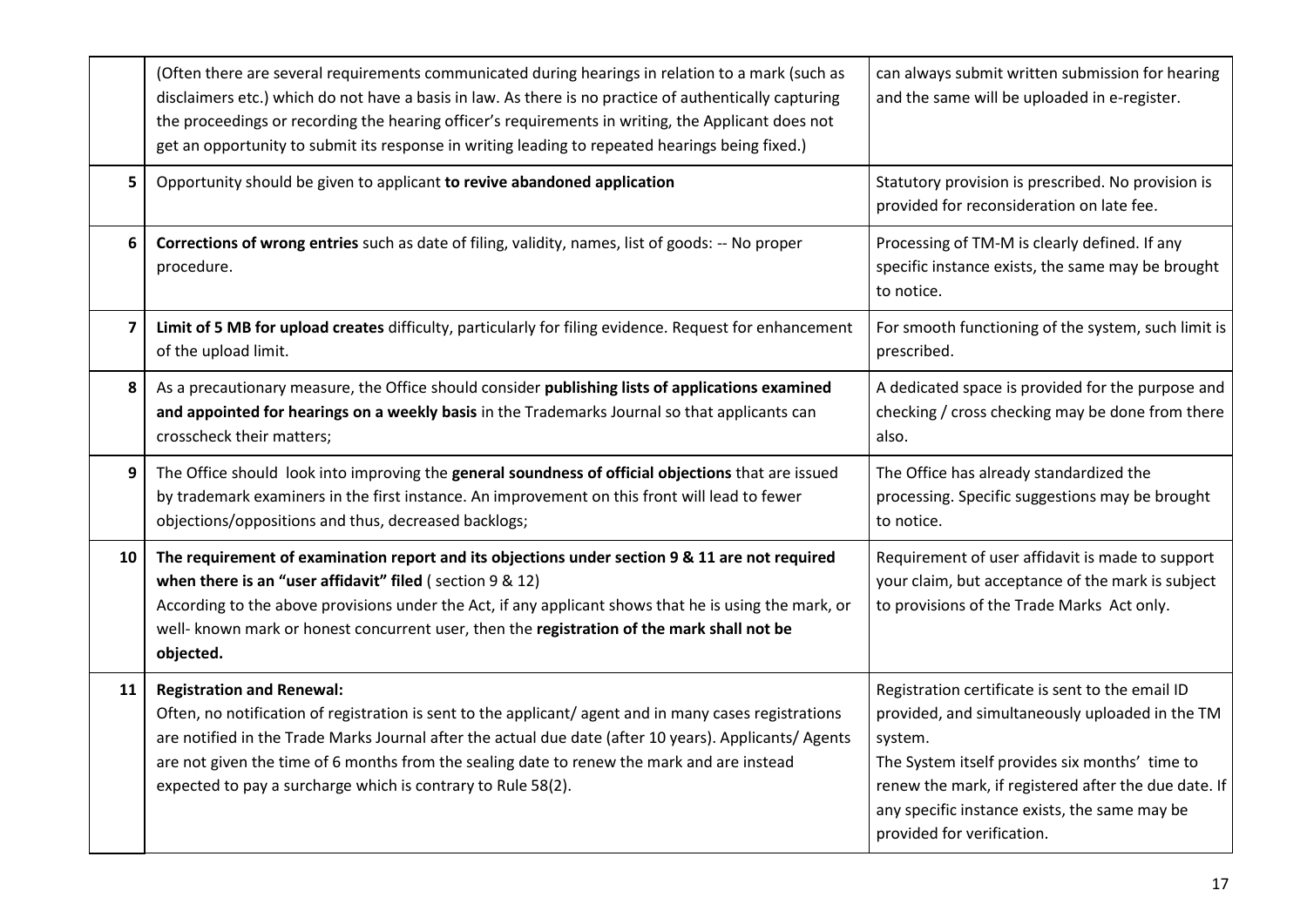| 12 | Trademark Filing. Association Trademark of same proprietor filed in same class has not been defined<br>in Trademark Amendment Rule, 2017.                                                                                                                                                                                                                                                                                                                                                                                                                                                                                                                                                                                                                                                                                             | Concept of association fee is deleted but<br>association condition may be imposed, if decided<br>by the registrar.                                                                                                                          |
|----|---------------------------------------------------------------------------------------------------------------------------------------------------------------------------------------------------------------------------------------------------------------------------------------------------------------------------------------------------------------------------------------------------------------------------------------------------------------------------------------------------------------------------------------------------------------------------------------------------------------------------------------------------------------------------------------------------------------------------------------------------------------------------------------------------------------------------------------|---------------------------------------------------------------------------------------------------------------------------------------------------------------------------------------------------------------------------------------------|
| 13 | Errors in Form TM-M/TM-P<br>(If there is an error in the form used by an agent seeking to come on record for a registered or<br>pending trademark (for e.g. Form TM-M is filed for a registered trademark or Form TM-P is filed for a<br>pending trademark) the same should be condoned without requiring the agent to pay the fee afresh<br>or without rejecting the request and necessitating re-filing.)                                                                                                                                                                                                                                                                                                                                                                                                                           | Request needs to be made as per prescribed<br>procedure, as the same is related to change in<br>register details.                                                                                                                           |
| 14 | The Office should plan and communicate steps it will take to resolve the trademarks opposition and<br>rectification backlogs;                                                                                                                                                                                                                                                                                                                                                                                                                                                                                                                                                                                                                                                                                                         | Clearance of Pendency is taken stage- wise. By the<br>end of March, 2018, the pendency, except show-<br>cause and opposition, will be set down to nil.<br>In the next FY, the Office will target the clearance<br>of pendency in such area. |
| 15 | Opposition: In opposition proceedings, evidentiary timelines are as follows:<br>- Rule 45 (Evidence in support of Opposition) (Time period - 2 months from service)<br>- Rule 46 (Evidence in support of Application) (Time period - 2 months from service)<br>The additional extension of 1 month for each of the above stages has been done away with. The<br>current prescribed time is generally insufficient to file evidence.<br>Along with the date of release of the Journal, the opposition deadline may also be indicated. This<br>would resolve controversies regarding months having 28/29, 30 or 31 days. Also, the Registry's<br>servers often hang starting around 1-2 pm on the deadline day and we have to call the Registry to<br>have this sorted. Thus, the hardware infrastructure may be suitably strengthened. | For smooth functioning of the system, such limit is<br>prescribed.<br>It may be noted that Four months' time does not<br>vary in accordance with the days in the month.                                                                     |
| 16 | SMS vs email communication/service<br>(The Registry is requested to follow one mode of communication as communication on multiple<br>platforms creates problem in docketing deadlines.)                                                                                                                                                                                                                                                                                                                                                                                                                                                                                                                                                                                                                                               | Communication through email only; SMS alerts<br>are only for information.                                                                                                                                                                   |
| 17 | Address for service in International Registration<br>(For the sake of clarity, the Registry is requested to indicate if filing a request for coming on record as<br>agent will have any benefit for attorneys handling International registrations designating India. For<br>instance, will further communication (such as hearing, advertisement, grant of protection, etc.)<br>pertaining to such IR be directed to attorneys on record in India or will such for communication still                                                                                                                                                                                                                                                                                                                                               | Address of service is important for communication<br>related to pending proceedings in opposition or<br>show cause hearing.                                                                                                                 |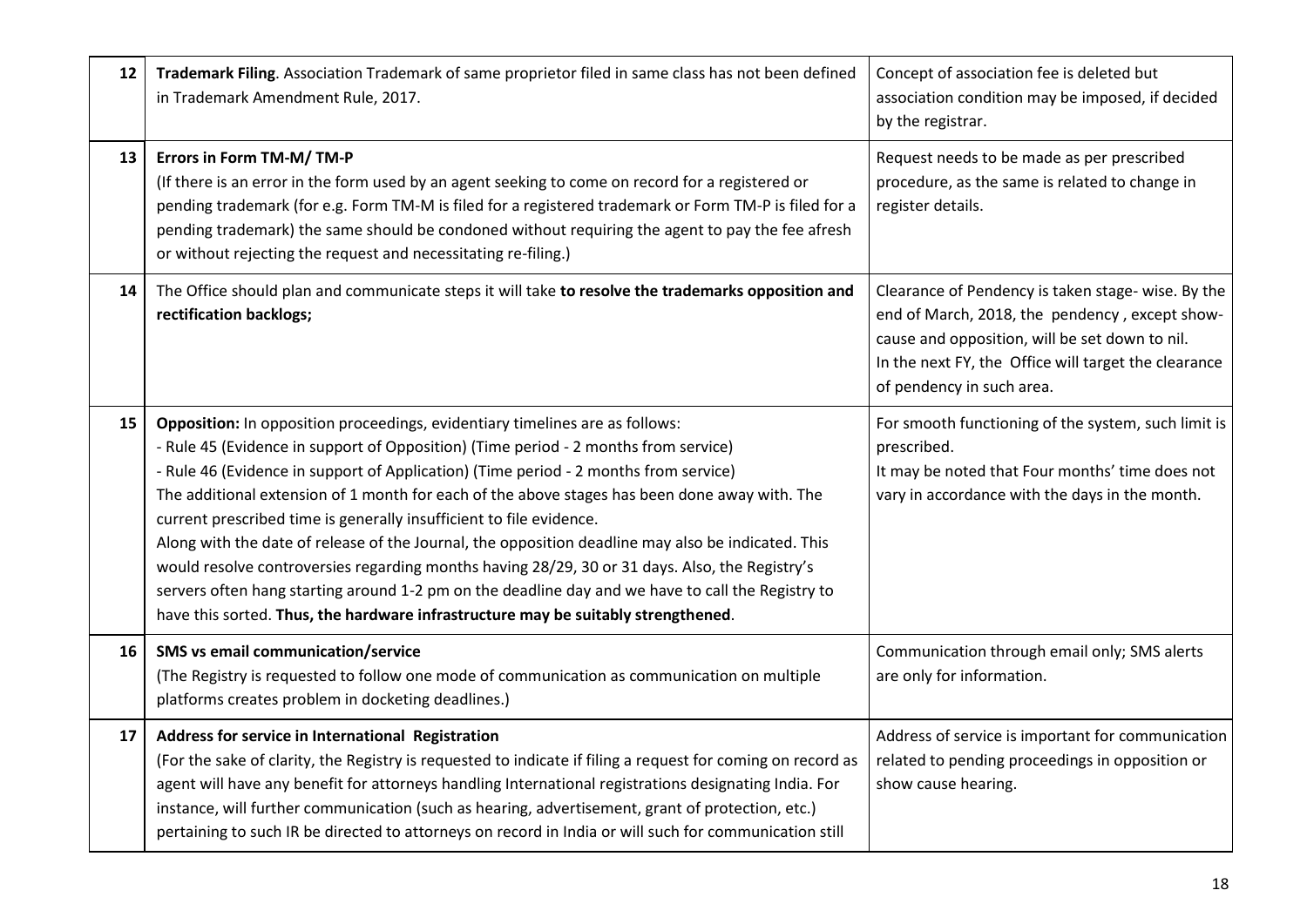|    | be directed to WIPO?)                                                                                                                                                                                                                                                                                                                                                                      |                                                                                                                                                                                                                                                              |
|----|--------------------------------------------------------------------------------------------------------------------------------------------------------------------------------------------------------------------------------------------------------------------------------------------------------------------------------------------------------------------------------------------|--------------------------------------------------------------------------------------------------------------------------------------------------------------------------------------------------------------------------------------------------------------|
| 18 | The service of documents is ad hoc and electronic communications are not being sent for all<br>matters. Examination reports and hearing notices are often uploaded online, however electronic<br>intimations are not sent to the concerned applicants and agents.<br>The Office should take steps to standardize the practice of sending electronic communications in all<br>such matters. | If the office compliance is made before sending of<br>the communication by the applicant on the basis<br>of details available on website, communication is<br>not sent in the matter.                                                                        |
| 19 | E-filing does not give us an opportunity to upload miscellaneous letters online such as withdrawal<br>letters or follow up letters, supplementary or additional response to examinations, etc.)                                                                                                                                                                                            | E-filing facility includes reply related to formality<br>check fail and reply to examination report.<br>Facility related to uploading of withdrawal letter is<br>being provided.<br>No facility required for letter not related to<br>application processing |
| 20 | Certain minor issues are requested to be ironed out in the e-filing module. For instance, (i) in the<br>amendment module relating to TM-M and TM-A, there is a character restriction which affects<br>inclusion of lengthy names and specifications of goods, (ii) in case of LLP applications, partner names<br>are still required whereas the law does not require the same.             | Specific issue may be provided.<br>No limit exists relating to specification of goods.<br>Requirement of partner details in LL.P is not<br>compulsory.                                                                                                       |
| 21 | Well-known trademarks vs. trademark with reputation<br>(The Registry is requested to clarify the distinction between well-known trademarks and trademark<br>with reputation. While the Act provides for definition of well-known trademark, no such express<br>meaning has been given to trademark with reputation. The two are distinct concepts.)                                        | A well Known TM is clearly defined in TM Act<br>under section 2 (1) (zg).<br>As far as concept of trademark with reputation is<br>concerned, the same depends upon the<br>interpretation on case to case basis.                                              |
| 22 | <b>Issue related to Well-Known Trademark</b><br>(a)<br>Clear definition<br>(b)<br>Protection across the class and process and (C) Fee                                                                                                                                                                                                                                                      | Well-Known TM is already defined under TM Act,<br>1999.<br>Restriction is imposed on registrar against refusal<br>of such mark under section 11(5) of TM Act, 1999.                                                                                          |
| 23 | Applications for 'well known' trademarks are not being examined and there is no progress since<br>their filing before the Trademark Registry. Urgent action requested.                                                                                                                                                                                                                     | Concerns taken note of.<br>All representations made before 06/03/2017 are<br>disposed of.<br>Scrutiny is completed in all 41 applications                                                                                                                    |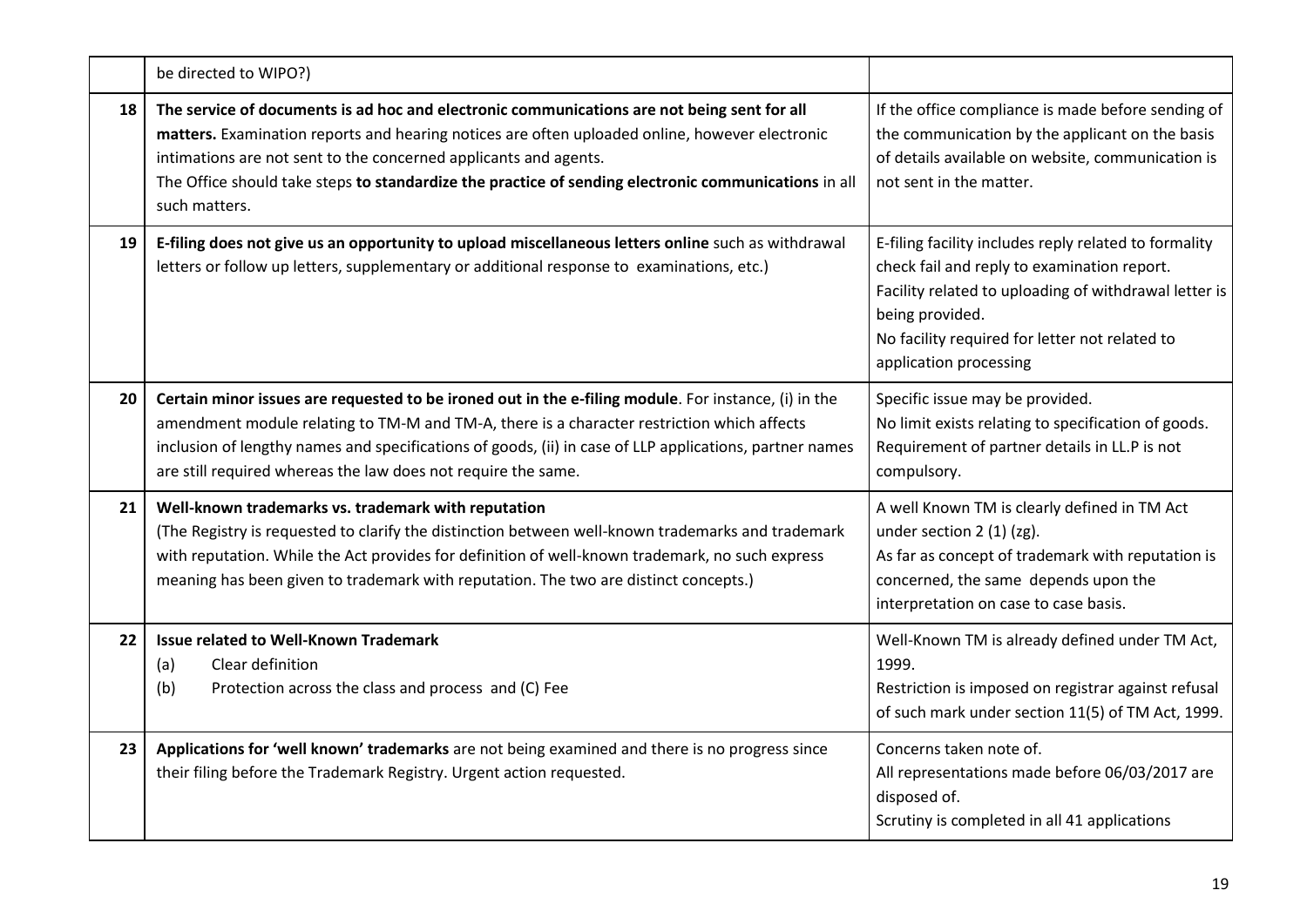|    |                                                                                                                                                                                                                                                                                                                         | received by 30/11/2017 and further process will<br>be completed expeditiously.<br>A detailed notice is made available in relation to<br>processing of such application at:<br>http://www.ipindia.nic.in/newsdetail.htm?333/ |
|----|-------------------------------------------------------------------------------------------------------------------------------------------------------------------------------------------------------------------------------------------------------------------------------------------------------------------------|-----------------------------------------------------------------------------------------------------------------------------------------------------------------------------------------------------------------------------|
| 24 | That, once a trade mark is registered/declared as well known trade mark then the. Registrar<br>should not take anybody else's application in this connection for any class then it will be useful to<br>register as a well- known trade mark.                                                                           | A very clear statutory provision in this regard is<br>under Trade Marks Act, 1999 and, the same<br>cannot be overruled.                                                                                                     |
| 25 | IRDI examination/objection Files.<br>(No update is found in the site after filing response. No indication whether or not response has been<br>considered, or whether application is refused, or hearing is being offered. Corrective action may<br>please be taken to get over this problem/shortcoming of the site.)   | Pendency before hearing stage is getting clear.<br>The issue will have no relevance.                                                                                                                                        |
| 26 | The Madrid Protocol has provisions for transformation of an International Registration into a<br>national or regional application and specifically provides that each contracting party to the Madrid<br>Protocol shall determine the modalities for giving effect to such transformation.                              | Amendment in TM Act, 1999 required for the<br>same, which is under consideration.                                                                                                                                           |
| 27 | There is no provision for filing Divisional Application for IRDI Applications. Several other contracting<br>parties to the Madrid protocol have made provision for division of an application filed under Madrid<br>protocol. We submit that similar provisions be made in India also.                                  | Amendment related to IR application can be filed<br>to WIPO only. This office has no role to play.                                                                                                                          |
| 28 | In an International Registration Designating India (IRDI), applications are filed on an 'Intent to Use'<br>basis and no provision to claim use is available. It is requested that that the Office look into this<br>issue and provide clarification;                                                                    | No such provision exits under Indian statute.                                                                                                                                                                               |
| 29 | It is requested that the Office should provide clarity on permitting and handling of amendment of<br>trademarks filed via the Madrid route. WIPO does not have a provision to amend trademarks and<br>expects that the National Office attend to the amendments of a trademark (if required) as per their<br>local law; | Current legal provisions do not permit<br>amendment of trademarks.                                                                                                                                                          |
| 30 | It is requested that under the provisions governing Madrid Protocol applications, processes be<br>included for addressing applications for transformation and replacements, which are currently not<br>available;                                                                                                       | Amendment in the Act is under consideration.                                                                                                                                                                                |